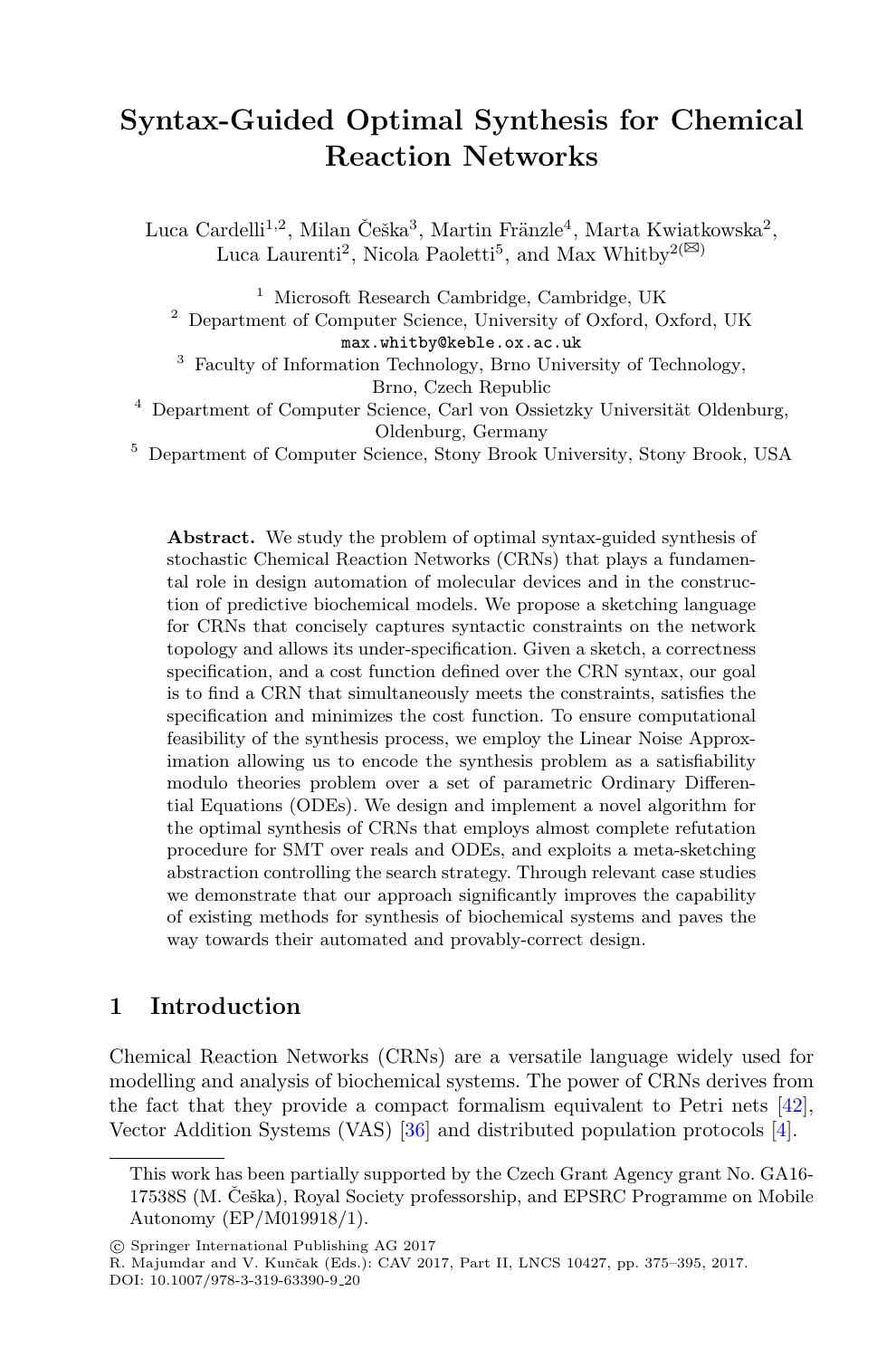CRNs also serve as a high-level *programming language* for molecular devices [\[14,](#page-18-0)[49\]](#page-19-2) in systems and synthetic biology. Motivated by numerous potential applications ranging from smart therapeutics to biosensors, the construction of CRNs that exhibit prescribed dynamics is a major goal of synthetic biology [\[17](#page-18-1)[,21](#page-18-2),[52\]](#page-20-0). Formal verification methods are now commonly embodied in the design process of biological systems [\[32](#page-19-3)[,34](#page-19-4),[40\]](#page-19-5) in order to reason about their correctness and performance. However, there is still a costly gap between the design and verification process, exacerbated in cases where stochasticity must be considered, which is typically the case for molecular computation. Indeed, automated synthesis of *stochastic CRNs* is generally limited to the estimation or synthesis of rate parameters [\[20](#page-18-3),[53\]](#page-20-1), which neglect the network structure, and suffers from scalability issues [\[23](#page-18-4)].

Current research efforts in design automation aim to eliminate this gap and address the problem of *program synthesis* – automatic construction of programs from high-level specifications. The field of syntax-guided program synthesis [\[1](#page-17-1)] has made tremendous progress in recent years, based on the idea of supplementing the specification with a syntactic template that describes a high-level structure of the program and constrains the space of allowed programs. Applications range from bit-streaming programming [\[47](#page-19-6)] and concurrent data structures [\[46\]](#page-19-7), to computational biology [\[37](#page-19-8)]. Often not only the correctness of synthesized programs is important, but also their optimality with respect to a given cost [\[8\]](#page-17-2).

In this paper we consider the problem of optimal syntax-guided synthesis of CRNs. We work in the setting of *program sketching* [\[47](#page-19-6)], where the template is a partial program with holes (incomplete information) that are automatically resolved using a constraint solver. We define a sketching language for CRNs that allows designers to not only capture the high-level topology of the network and known dependencies among particular species and reactions, but also to compactly describe parts of the CRN where only limited knowledge is available or left unspecified (partially specified) in order to examine alternative topologies. A *CRN sketch* is therefore a parametric CRN, where the parameters can be unknown species, (real-valued) rates or (integer) stoichiometric constants. Our sketching language is well-suited for biological systems, where partial knowledge and uncertainties due to noisy or imprecise measurements are very common. We associate to a sketch a *cost* function that captures the structural complexity of the CRNs and reflects the cost of physically implementing it using DNA [\[14](#page-18-0)].

Traditionally, the dynamical behaviour of a CRN is represented as a *deterministic* time evolution of average species concentrations, described by a set of Ordinary Differential Equations (ODEs), or as a discrete-state *stochastic* process solved through the Chemical Master Equation (CME) [\[51](#page-20-2)]. Given the importance of faithfully modelling stochastic noise in biochemical systems [\[5,](#page-17-3)[27\]](#page-18-5), we focus on the (continuous) Linear Noise Approximation (LNA) of the CME [\[28](#page-18-6),[51\]](#page-20-2). It describes the time evolution of expectation and variance of the species in terms of ODEs, thus capturing the stochasticity intrinsic in CRNs, but, in contrast to solving the CME, scales well with respect to the molecular counts.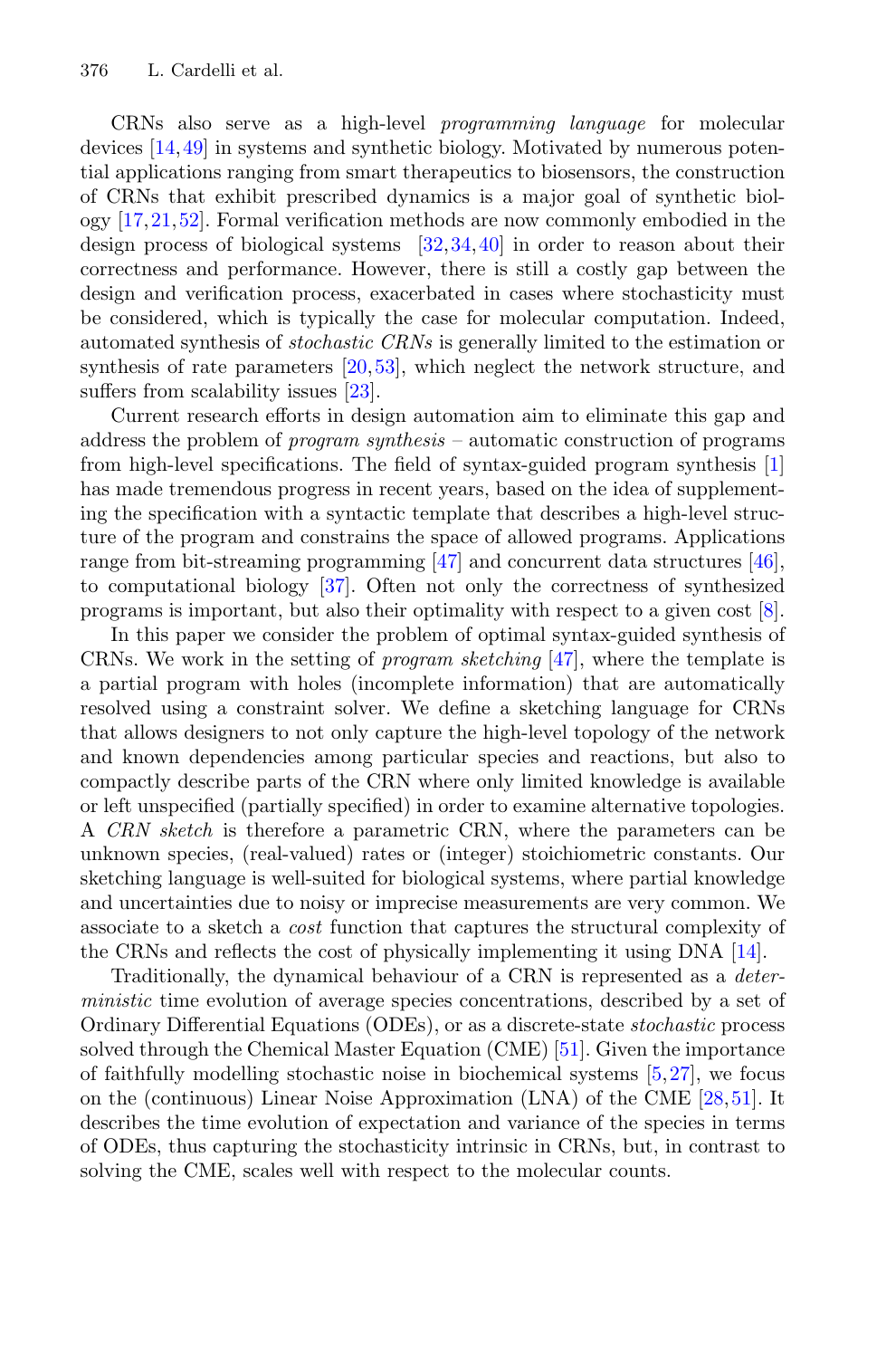We can therefore represent the stochastic behaviour of a sketch as a set of parametric ODEs, which can be adequately solved as a satisfiability modulo theories (SMT) problem over the reals with ODEs. For this purpose, we employ the SMT solver iSAT(ODE) [\[26\]](#page-18-7) that circumvents the well-known undecidability of this theory by a procedure generating either a certificate of unsatisfiability, or a solution that is precise up to an arbitrary user-defined precision.

To specify the desired *temporal behaviour* of the network, we support constraints about the expected number and variance of molecules, and, crucially, their derivatives over time. This allows us, for instance, to formalise that a given species shows a specific number of oscillations or has higher variability than another species, thus providing greater expressiveness compared to simple reachability specifications or temporal logic.

We therefore formulate and provide a solution to the following problem. For a given CRN sketch, a formal specification of the required temporal behaviour and a cost function, we seek a sketch instantiation (a concrete CRN) that satisfies the specification and minimizes the cost. The optimal solution for a given sketch is computed using the *meta-sketch* abstraction for CRNs inspired by [\[8\]](#page-17-2). It combines a representation of the syntactic search space with the cost function and defines an ordered set of sketches. This cost-based ordering allows us to effectively prune the search space during the synthesis process and guide the search towards the minimal cost.

In summary, this paper makes the following contributions:

- We propose the first sketching language for CRNs that supports partial specifications of the topology of the network and structural dependencies among species and reactions.
- We formulate a novel optimal synthesis problem that, thanks to the LNA interpretation of stochastic dynamics, can be solved as an almost complete decision/refutation problem over the reals involving parametric ODEs. In this way, our approach offers superior scalability with respect to the size of the system and the number of parameters and, crucially, supports the synthesis of the CRN structure and not just of rate parameters.
- We design a new synthesis algorithm that builds on the meta-sketch abstraction, ensuring the optimality of the solution, and the SMT solver iSAT.
- We develop a prototype implementation of the algorithm and evaluate the usefulness and performance of our approach on three case studies, demonstrating the feasibility of synthesising networks with complex dynamics in a matter of minutes.

We stress that CRNs provide not just a programming language for bio-systems, but a more general computational framework. In fact, CRNs are formally equivalent to population protocols and Petri nets. As a consequence, our methods enable effective program synthesis also in other non-biological domains [\[3\]](#page-17-4).

**Related Work.** In the context of syntax-guided program synthesis (SyGuS) and program sketching, SMT-based approaches such as counter-example guided inductive synthesis [\[48](#page-19-9)] were shown to support the synthesis of deterministic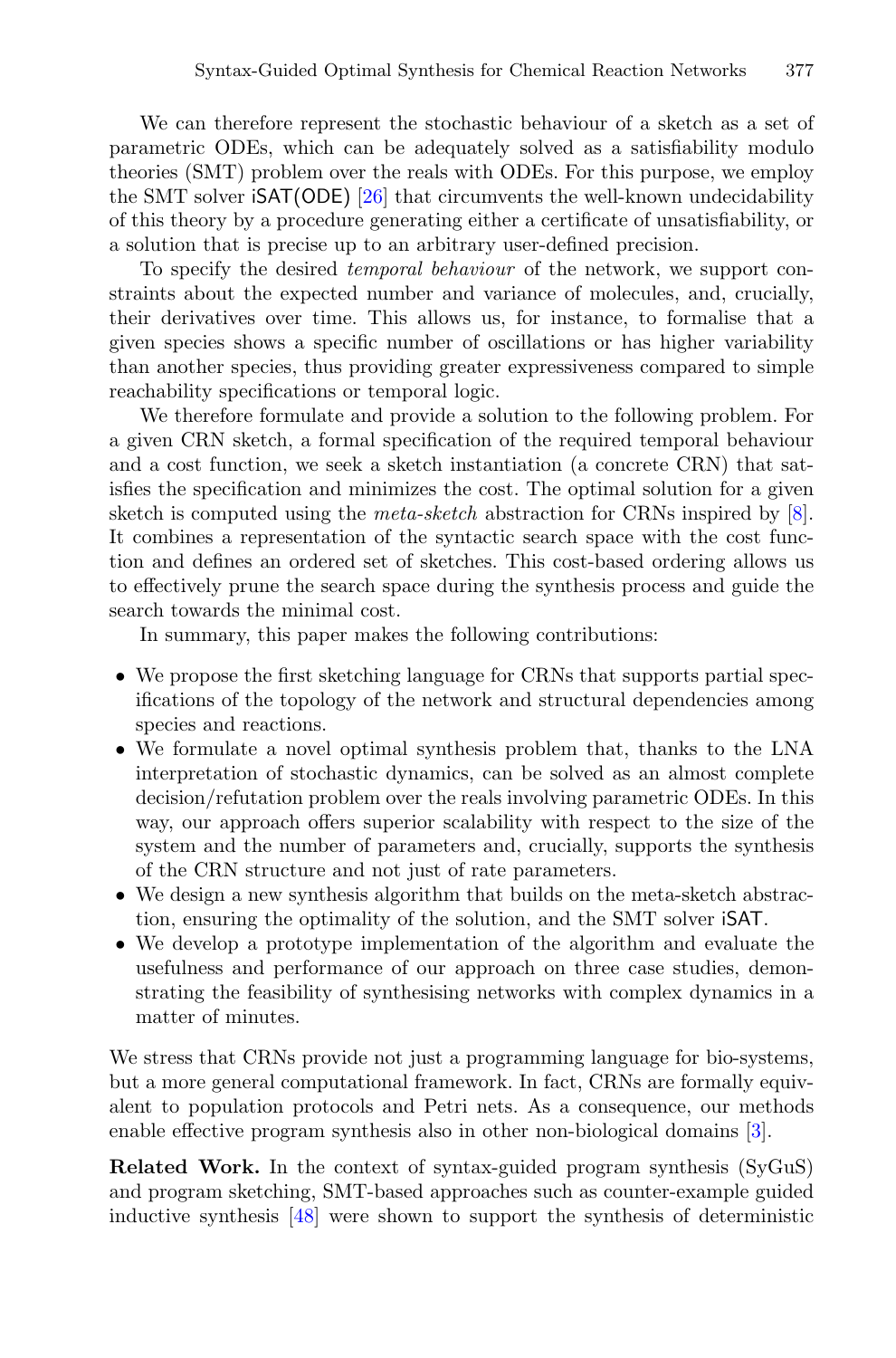programs for a variety of challenging problems [\[8,](#page-17-2)[46\]](#page-19-7). Sketching for probabilistic programs is presented in [\[43](#page-19-10)], together with a synthesis algorithm that builds on stochastic search and approximate likelihood computation. A similar approach appears in  $[11,31]$  $[11,31]$ , where genetic algorithms and probabilistic model checking are used to synthesise probabilistic models from model templates (an extension of the PRISM language [\[38](#page-19-12)]) and multi-objective specifications. SyGuS has also been used for data-constrained synthesis, as in  $[24,37,45]$  $[24,37,45]$  $[24,37,45]$  $[24,37,45]$ , where (deterministic) biological models are derived from gene expression data.

A variety of methods exist for estimating and synthesising rate parameters of CRNs, based on either the deterministic or stochastic semantics [\[2](#page-17-6)[,6](#page-17-7),[10](#page-17-8)[,20](#page-18-3), [35](#page-19-14)[,41](#page-19-15),[53\]](#page-20-1). In contrast, our approach supports the synthesis of network structure and (uniquely) employs LNA.

Synthesis of CRNs from input-output functional specifications is considered in [\[23](#page-18-4)], via a method comprising two separate stages: (1) SMT-based generation of qualitative CRN models (candidates), and (2) for each candidate, parameter estimation of a parametric continuous time Markov chain (pCTMC). In contrast to our work, [\[23](#page-18-4)] do not consider solution optimality and require solving an optimisation problem for each concrete candidate on a pCTMC whose dimension is exponential in the number of molecules, making synthesis feasible only for very small numbers of molecules. On the other hand, our approach has complexity independent of the initial molecular population.

In [\[18](#page-18-9)], authors consider the problem of comparing CRNs of different size. They develop notions of bisimulations for CRNs in order to map a complex CRN into a simpler one, but with similar dynamical behaviour. Our optimal synthesis algorithm automatically guarantees that the synthesized CRN has the minimal size among all the CRNs consistent with the specification and the sketch.

### **2 Sketching Language for Chemical Reaction Networks**

In this section, we introduce CRNs and the sketching language for their design.

#### <span id="page-3-0"></span>**2.1 Chemical Reaction Networks**

*CRN Syntax.* A *chemical reaction network (CRN)*  $\mathcal{C} = (\Lambda, \mathcal{R})$  is a pair of finite sets, where  $\Lambda$  is a set of *species*,  $|\Lambda|$  denotes its size, and  $\mathcal R$  is a set of reactions. Species in  $\Lambda$  interact according to the reactions in  $\mathcal{R}$ . A *reaction*  $\tau \in \mathcal{R}$  is a triple  $\tau = (r_{\tau}, p_{\tau}, k_{\tau})$ , where  $r_{\tau} \in \mathbb{N}^{|\Lambda|}$  is the *reactant complex*,  $p_{\tau} \in \mathbb{N}^{|\Lambda|}$  is the *product complex* and  $k_{\tau} \in \mathbb{R}_{>0}$  is the coefficient associated with the rate of the reaction.  $r_{\tau}$  and  $p_{\tau}$  represent the stoichiometry of reactants and products. Given a reaction  $\tau_1 = ([1, 1, 0], [0, 0, 2], k_1)$ , we often refer to it as  $\tau_1 : \lambda_1 + \lambda_2 \xrightarrow{k_1} 2\lambda_3$ . The *state change* associated to  $\tau$  is defined by  $v_{\tau} = p_{\tau} - r_{\tau}$ . For example, for  $\tau_1$  as above, we have  $v_{\tau_1} = [-1, -1, 2]$ . The initial condition of a CRN is given by a vector of initial populations  $x_0 \in \mathbb{N}^{|A|}$ . A *chemical reaction system* (CRS)  $C = (A, \mathcal{R}, x_0)$  is a tuple where  $(A, R)$  is a CRN and  $x_0 \in \mathbb{N}^{|A|}$  represents its initial condition.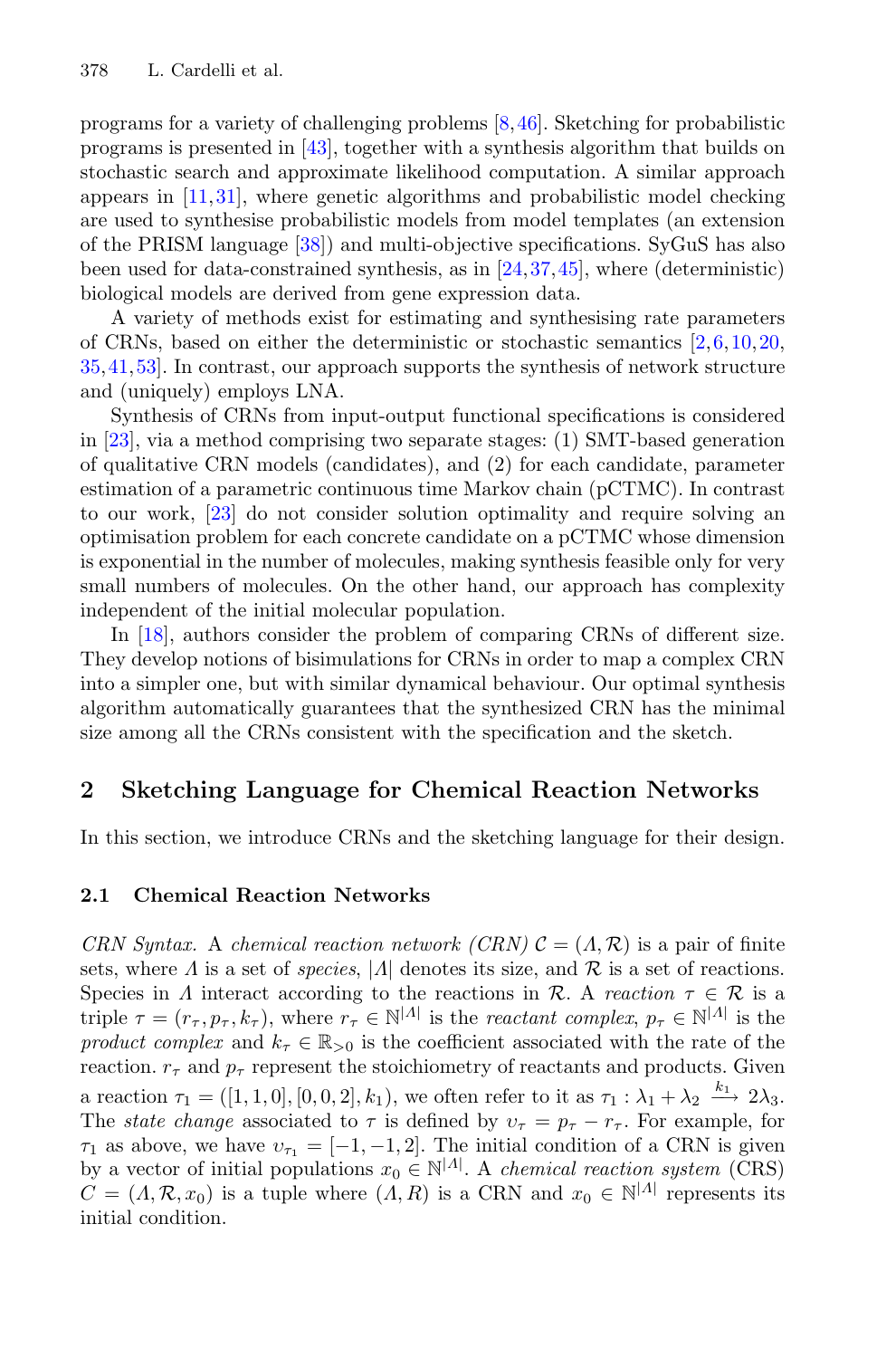*CRN Semantics.* Under the usual assumption of mass action kinetics, the *stochastic* semantics of a CRN is generally given in terms of a discrete-state, continuous-time Markov process (CTMC)  $(X(t), t \ge 0)$  [\[28\]](#page-18-6), where the states,  $x \in \mathbb{N}^{|\Lambda|}$ , are vectors of molecular counts. Such a representation is accurate, but not scalable in practice because of the state space explosion problem [\[34](#page-19-4)[,39\]](#page-19-16). An alternative *deterministic* model describes the evolution of the concentrations of the species as the solution  $\Phi : \mathbb{R}_{\geq 0} \to \mathbb{R}^{|A|}$  of the following ODEs (the so called rate equations) [\[13](#page-18-10)]:

$$
\frac{d\Phi(t)}{dt} = F(\Phi(t)) = \sum_{\tau \in \mathcal{R}} \upsilon_{\tau} \cdot (k_{\tau} \prod_{S \in \Lambda} \Phi_S^{r_{S,\tau}}(t)) \tag{1}
$$

<span id="page-4-0"></span>where  $\Phi_S$  and  $r_{S,\tau}$  are the components of vectors  $\Phi$  and  $r_{\tau}$  relative to species S. However, such a model does not take into account the stochasticity intrinsic in molecular interactions. In this paper, we work with the Linear Noise Approximation  $(LNA)$  [\[16,](#page-18-11)[28](#page-18-6)[,51](#page-20-2)], which describes the stochastic behaviour of a CRN in terms of a Gaussian process Y converging in distribution to  $X$  [\[9](#page-17-9),[28\]](#page-18-6). For a CRS  $\mathcal{C} = (A, \mathcal{R}, x_0)$  contained in a system of volume N, we define  $Y = N \cdot \Phi + \sqrt{N} \cdot Z$ , where  $\Phi$  is the solution of the rate equations (Eq. [1\)](#page-4-0) with initial condition  $\Phi(0) = \frac{x_0}{N}$ . Z is a zero-mean Gaussian process with variance  $C[Z(t)]$  described by

<span id="page-4-1"></span>
$$
\frac{dC[Z(t)]}{dt} = J_F(\Phi(t))C[Z(t)] + C[Z(t)]J_F^T(\Phi(t)) + W(\Phi(t))
$$
\n(2)

where  $J_F(\Phi(t))$  is the Jacobian of  $F(\Phi(t))$ ,  $J_F^T(\Phi(t))$  its transpose version, and  $W(\Phi(t)) = \sum_{\tau \in \mathcal{R}} v_{\tau} v_{\tau}^T k_{\tau} \prod_{S \in A} (\Phi_S)^{r_{S,\tau}}(t)$ . Y is a Gaussian process with expectation  $E[Y(t)] = N\Phi(t)$  and covariance matrix  $C[Y(t)] = NC[Z(t)]$ . As a consequence, for any  $t \in \mathbb{R}_{\geq 0}$ , the distribution of  $Y(t)$  is fully determined by its expectation and covariance. These are computed by solving the ODEs in Eq.  $1-2$ , and thus avoiding the state space exploration. We denote by  $\mathcal{C}|_N = (E[Y], C[Y])$ the solution of these equations for CRS  $\mathcal C$  in a system of size N, henceforth called the *LNA model*. By using the LNA we can consider stochastic properties of CRNs whilst maintaining scalability comparable to that of the deterministic model [\[16\]](#page-18-11). In fact, the number of ODEs required for LNA is quadratic in the number of species and independent of the molecular counts.

#### **2.2 CRN Sketching Language**

CRN sketches are defined in a similar fashion to concrete CRNs, with the main difference being that species, stoichiometric constants and reaction rates are specified as unknown *variables*. The use of variables considerably increases the expressiveness of the language, allowing the modeller to specify *additional constraints* over them. Constraints facilitate the representation of key background knowledge of the underlying network, e.g. that a reaction is faster than another, or that it consumes more molecules than it produces.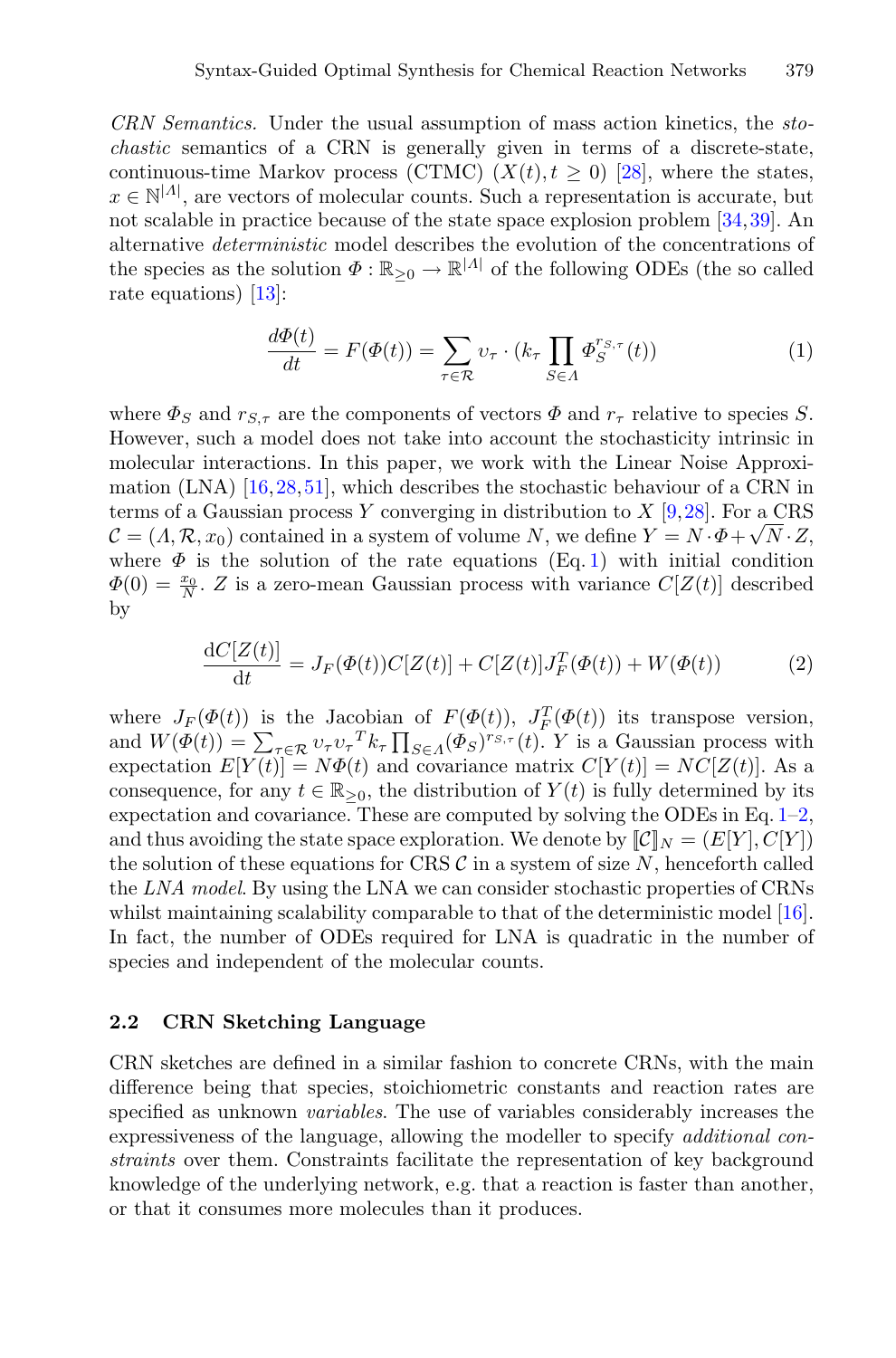Another important feature is that reactants and products of a reaction are lifted to *choices* of species (and corresponding stoichiometry). In this way, the modeller can explicitly incorporate in the reaction a set of admissible alternatives, letting the synthesiser resolve the choice.

Further, a sketch distinguishes between *optional* and *mandatory* reactions and species. These are used to express that some elements of the network *might* be present and that, on the other hand, other elements *must* be present. Our sketching language is well suited for synthesis of biological networks: it allows expressing key domain knowledge about the network, and, at the same time, it allows for network under-specification (holes, choices and variables). This is crucial for biological systems, where, due to inherent stochasticity or noisy measurements, the knowledge of the molecular interactions is often partial.

**Definition 1** (Sketching language for CRNs). *A* CRN sketch *is a tuple*  $S =$ (Λ, R,Var, Dec, Ini, Con)*, where:*

- $A = \Lambda_m \cup \Lambda_o$  *is a finite set of species, where*  $\Lambda_m$  *and*  $\Lambda_o$  *are sets of mandatory and optional species, respectively.*
- $-Var = Var_A \cup Var_c \cup Var_r$  *is a finite set of variable names, where*  $Var_A$ ,  $Var_c$ and  $\forall$ **ar**<sub>r</sub> are sets of species, coefficient and rate variables, respectively.
- *–* Dec *is a finite set of* variable declarations*. Declarations bind variable names to their respective domains of evaluation and are of the form* x : D*, where*  $x \in \mathsf{Var}$  *and* D *is the domain of* x. Three types of declaration are supported:
	- Species, where  $x \in \text{Var}_A$  and  $D \subseteq A$  is a finite non-empty set of species.
	- Stoichiometric coefficients, where  $x \in \mathsf{Var}_c$  and  $D \subseteq \mathbb{N}$  is a finite non*empty set of non-negative integers.*
	- Rate parameters, where  $x \in \text{Var}_r$  and  $D \subseteq \mathbb{R}_{\geq 0}$  *is a bounded set of nonnegative reals.*
- *–* Ini *is the* set of initial states*, that is, a predicate on variables* {λ0}<sup>λ</sup>∈<sup>Λ</sup> *describing the initial number of molecules for each species.*
- *–* Con *is a finite set of* additional constraints*, specified as quantifier-free formulas over* Var*.*
- $− \mathcal{R} = \mathcal{R}_m \cup \mathcal{R}_o$  *is a finite set of* reactions, where  $\mathcal{R}_m$  and  $\mathcal{R}_o$  are sets of manda*tory and optional reactions, respectively. As for a concrete CRNs, each*  $\tau \in \mathcal{R}$ *is a triple*  $\tau = (r_{\tau}, p_{\tau}, k_{\tau})$ *, where in this case*  $k_{\tau} \in \text{Var}_{r}$  *is a rate variable*; *the reaction complex*  $r_{\tau}$  *and the product complex*  $p_{\tau}$  *are* sets of reactants and products, respectively. A reactant  $R \in r_{\tau}$  (product  $P \in p_{\tau}$ ) is a finite choice of species and coefficients, specified as a (non-empty) set  $R = \{c_i \lambda_i\}_{i=1,\dots,|\overline{R}|}$ , *where*  $c_i \in \text{Var}_c$  *and*  $\lambda_i \in \text{Var}_A$ *. We denote with*  $f_{r_{\tau}}$  *the* uninterpreted choice function *for the reactants of*  $\tau$ *, that is, a function*  $f_{r_{\tau}} : r_{\tau} \to \text{Var}_{c} \times \text{Var}_{\Lambda}$ *such that*  $f_{r_{\tau}}(R) \in R$  *for each*  $R \in r_{\tau}$ *. The choice function for products,*  $f_{p_{\tau}}$ *, is defined equivalently.*

As an example, reaction  $\tau = (\{\{c_1\lambda_1, c_2\lambda_2\}, \{c_3\lambda_3\}\}, \{\{c_4\lambda_4, c_5\lambda_5\}\}, k)$  is preferably written as  $\{c_1\lambda_1, c_2\lambda_2\} + c_3\lambda_3 \stackrel{k}{\rightarrow} \{c_4\lambda_4, c_5\lambda_5\}$ , using the shortcut  $c_3\lambda_3$  to indicate the single-option choice  ${c_3 \lambda_3}$ . A possible concrete choice function for the reactants of  $\tau$  is the function  $\overline{f_{r_{\tau}}} = {\{c_1\lambda_1, c_2\lambda_2\} \mapsto c_1\lambda_1, \{c_3\lambda_3\} \mapsto c_3\lambda_3\}}$ that chooses option  $c_1\lambda_1$  as first reactant.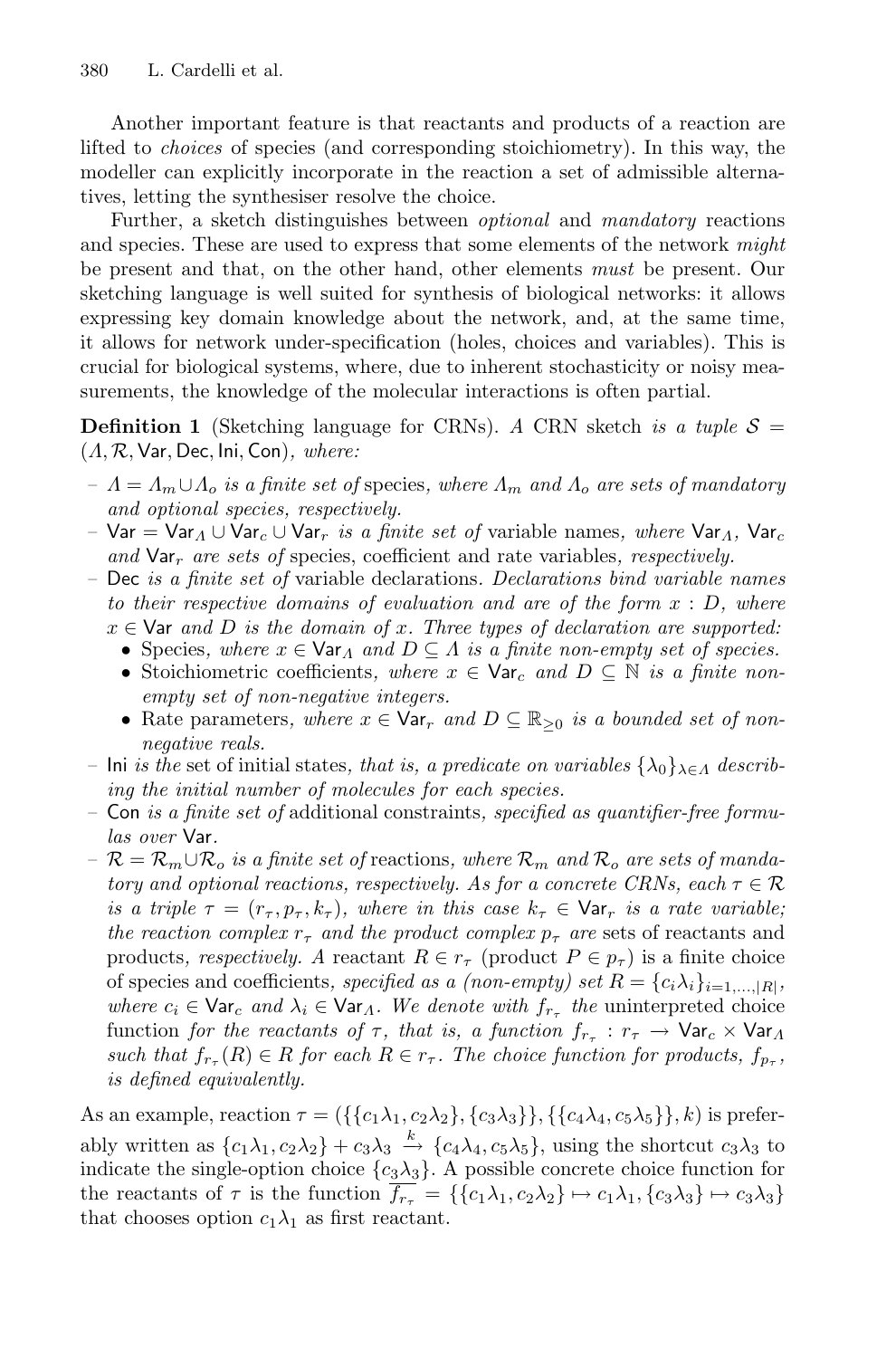*Holes and Syntactic Sugar.* Unknown information about the network can be also expressed using *holes*, i.e. portions of the model left "unfilled" and resolved by the synthesiser. Holes, denoted with ?, are implicitly encoded through sketch variables. To correctly interpret holes, we assume default domains,  $D_r \subseteq \mathbb{R}$ bounded and  $D_c \subseteq \mathbb{N}$  finite, for rate and coefficient variables, respectively. We also support the implicit declaration of variables, as shown in Example [1.](#page-6-0)

<span id="page-6-0"></span>The following example illustrates the proposed sketching language and the optimal solution obtained using our synthesis algorithm introduced in Sect. [4.](#page-10-0)

**Example 1** (Bell shape generator). *For a given species* K*, our goal is to synthesize a CRN such that the evolution of* K*, namely the expected number of molecules of* K*, has a bell-shaped profile during a given time interval, i.e. during an initial interval the population* K *increases, then reaches the maximum, and finally decreases, eventually dropping to* 0*. Table* [1](#page-6-1) *(left) defines a sketch for the bell-shape generator inspired by the solution presented in* [\[12\]](#page-17-10)*.*

<span id="page-6-1"></span>**Table 1.** Left: the sketch for bell-shape generator, with volume  $N = 100$ . Right: CRN producing the bell-shape profile (species K) synthesized by our algorithm



*This sketch reflects our prior knowledge about the control mechanism of the production/degradation of* K*. It captures that the solution has to have a reaction generating* K  $(\tau_1)$  *and a reaction where* K *is consumed*  $(\tau_2)$ *. We also know that*  $\tau_1$  *requires a species, represented by variable*  $\lambda_1$ *, that is consumed by*  $\tau_1$ *, and thus*  $\tau_1$  *will be blocked after the initial population of the species is consumed. An additional species,*  $\lambda_2$ *, different from*  $\lambda_1$ *, may be required. However, the sketch does not specify its role exactly: reaction* τ<sub>2</sub> *consumes either none or one molecule of*  $\lambda_2$  *and produces an unknown number of*  $\lambda_2$  *molecules, as indicated by the hole* ?. There is also an optional reaction, τ<sub>3</sub>, that does not have any reactants and produces either 1 molecule of  $\lambda_2$  or between 1 and 2 molecules of K. The *sketch further defines the mandatory and optional sets of species, the domains of the variables, and the initial populations of species. We assume the default domain*  $D_c = [0, 2]$ *, meaning that the hole* ? *can take values from* 0 *to* 2*. Note that many sketch variables are implicitly declared, e.g. term* [1, 2]K *corresponds to*  $c' \lambda'$  *with fresh variables*  $c' : [1, 2]$  *and*  $\lambda' : \{K\}.$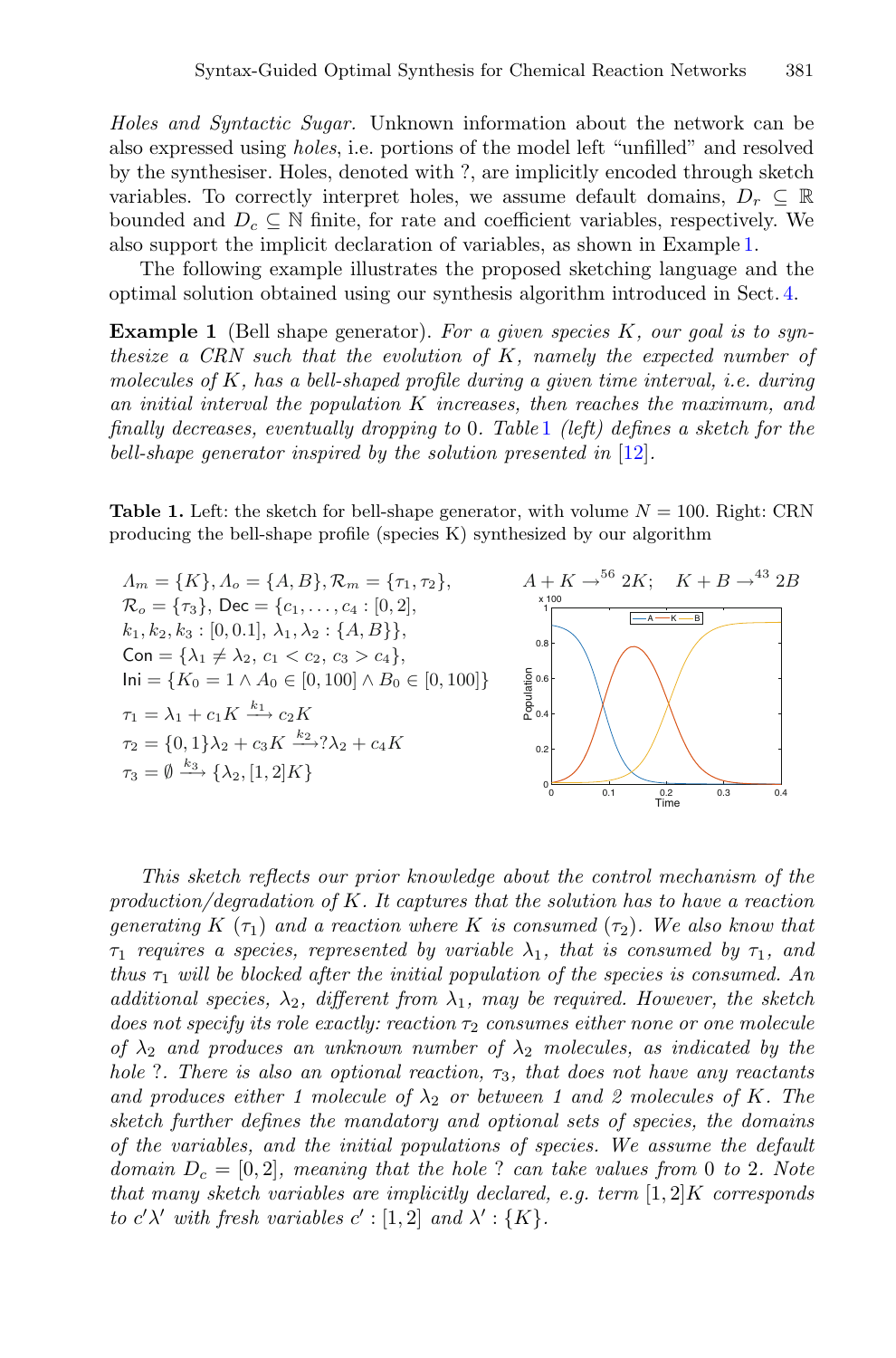*Table* [1](#page-6-1) *(right) shows the optimal CRN computed by our algorithm for the cost function given in Definition* [3](#page-10-1) *and the bell-shape profile produced by the CRN.*

<span id="page-7-2"></span>We now characterise when a concrete network is a valid instantiation of a sketch.

**Definition 2** (Sketch instantiation). *A CRS*  $\mathcal{C} = (\Lambda_{\mathcal{C}}, \mathcal{R}_{\mathcal{C}}, x_0)$  *is a valid instantiation of a sketch*  $S = (A, \mathcal{R}, \mathsf{Var}, \mathsf{Dec}, \mathsf{Ini}, \mathsf{Con})$  *if:*  $\mathsf{Ini}(x_0)$  *holds; there exists an interpretation* I *of the variables in* Var *and choice functions such that:*

- *1. all additional constraints are satisfied:*  $I \models \bigwedge_{\phi \in \mathsf{Con}} \phi$ ,
- *2. for each*  $\tau \in \mathcal{R}_m$  *there is*  $\tau' \in \mathcal{R}_c$  *that* realises  $\tau$ *, i.e.,*  $\tau'$  *is obtained from*  $\tau$ *by replacing variables and choice functions with their interpretation*[1](#page-7-0)*, and*
- *3. for each*  $\tau' \in \mathcal{R}_c$  *there is*  $\tau \in \mathcal{R}$  *such that*  $\tau'$  *realises*  $\tau$ *;*

*and the following conditions hold:*

- *4. for each*  $\tau' = (r_{\tau'}, p_{\tau'}, k_{\tau'}) \in \mathcal{R}_{\mathcal{C}} : k_{\tau'} > 0$  *and*  $r_{\tau'} + p_{\tau'} > 0$
- *5.*  $\Lambda_m \subseteq \Lambda_c$  and  $\Lambda_c \subseteq \Lambda_m \cup \Lambda_o$  and
- *6. for each species*  $A \in \Lambda_c$  *there is*  $r \in \mathcal{R}_c$  *such that* A *appears in* r *as reactant or product.*

*Such an interpretation is called* consistent *for* S*. For sketch* S *and consistent interpretation* I, we denote with  $I(S)$  the instantiation of S through I. We *denote with* L(S) *the set of valid instantiations of* S*.*

Condition 4. states that there are no void reactions, i.e. having null rate  $(k_{\tau'} = 0)$ , or having no reactants and products  $(r_{\tau'}+p_{\tau'}=0)$ . Further, condition 6. ensures that the concrete network contains only species occurring in some reactions.

<span id="page-7-1"></span>**Example 2.** *A CRS*  $C_1 = \{\{A, B, K\}, \{\tau'_1, \tau'_2, \tau'_3\}, x_0\}$  *where* 

$$
\tau_1' = A + K \xrightarrow{0.01} 2K \quad \tau_2' = B + K \xrightarrow{0.1} 2B \quad \tau_3' = \emptyset \xrightarrow{0.001} K,
$$

*with*  $x_0 = (A_0 = 100, B_0 = K_0 = 1)$  *is a valid instantiation of the bell shape sketch* S *from Example* [1](#page-6-0). Reactions  $\tau_1'$ ,  $\tau_2'$  and  $\tau_3'$  realise respectively *reaction sketches*  $\tau_1$ ,  $\tau_2$  *and*  $\tau_3$ *. The corresponding consistent interpretation is*  $I = \{\lambda_1 \mapsto A, c_1 \mapsto 1, k_1 \mapsto 0.01, c_2 \mapsto 2, c'_1 \mapsto 1, \lambda_2 \mapsto B, c_3 \mapsto 1, k_2 \mapsto 0.1,$  $H \mapsto 2, c_4 \mapsto 0, k_3 \mapsto 0.001, f_{p_{\tau_3}} \mapsto {\{\lambda_2, [1,2]K\}} \mapsto [1,2]K\}, c'_2 \mapsto 1\}$ , where  $c'_i$  is the *i*-th implicit stoichiometric variable and H is the only hole. The interpre*tation of*  $f_{p_{\tau2}}$  *indicates that the choice*  $\{\lambda_2, [1, 2]K\}$  *is resolved as*  $[1, 2]K$ .

Since a sketch instantiation corresponds to a CRS, we remark that its behaviour is given by the LNA model. Similarly, as we will show in Sect. [4,](#page-10-0) the SMT encoding of a sketch builds on a symbolic encoding of the LNA equations.

<span id="page-7-0"></span><sup>&</sup>lt;sup>1</sup> When  $\tau'$  realises sketch reaction  $\tau$ , its reactants  $r_{\tau'}$  is a set of the form  $\{c_R \lambda_R\}_{R \in \tau_{\tau}}$ , i.e. containing a concrete reactant for each choice R. Then, this is readily encoded i.e. containing a concrete reactant for each choice R. Then, this is readily encoded in the reactant vector form  $r_{\tau'} \in \mathbb{N}^{|\Lambda|}$  as per CRN definition (see Sect. [2.1\)](#page-3-0). Similar reasoning applies for products  $n_{\tau'}$ . reasoning applies for products  $p_{\tau'}$ .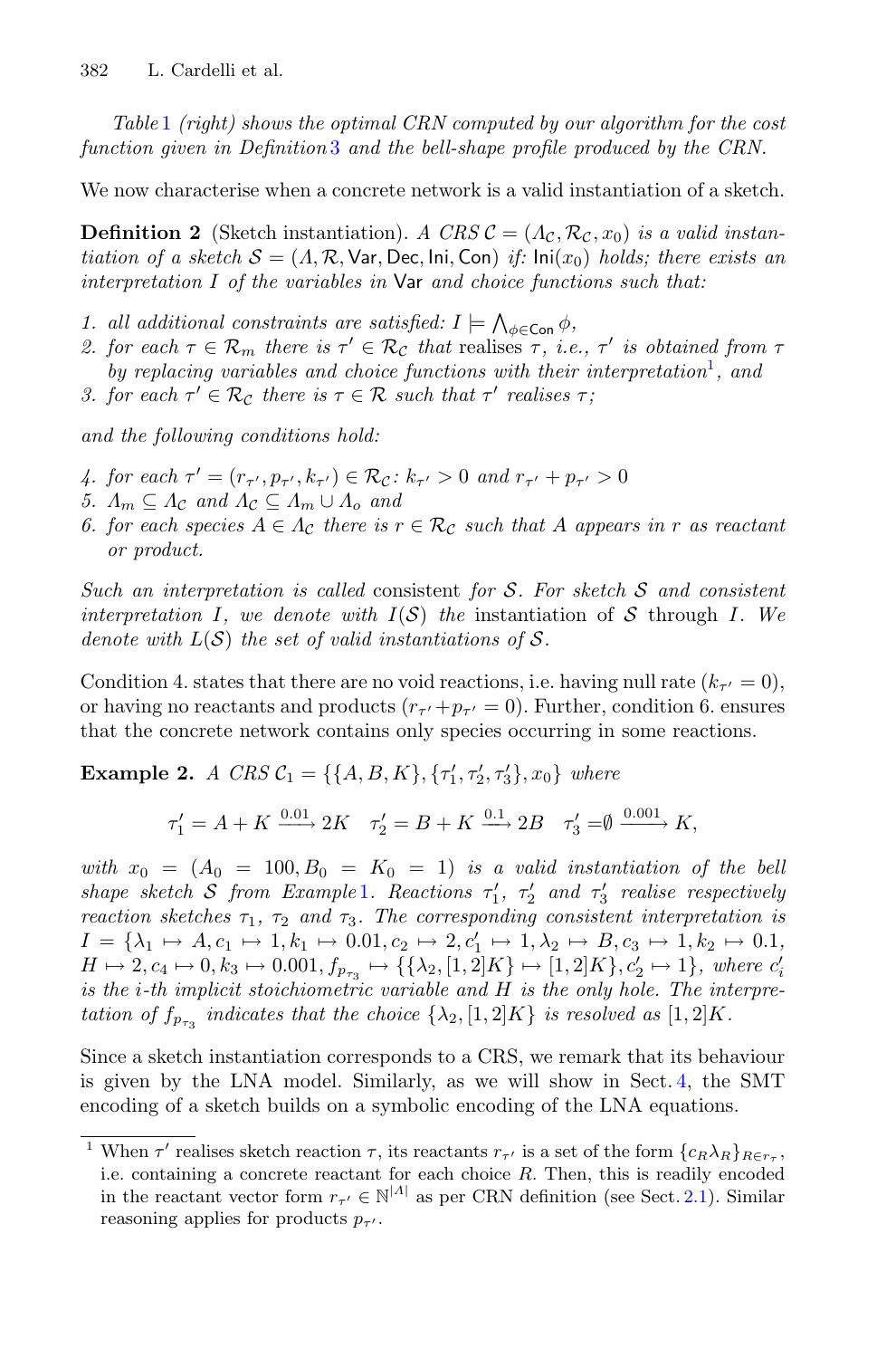### **3 Specification Language**

We are interested in checking whether a CRN exhibits a given temporal profile. For this purpose, our specification language supports constraints about the expected number and variance of molecules, and, importantly, about their derivatives over time. This allows us, for instance, to synthesise a network where a given species shows a bell-shape profile (as in Example [1\)](#page-6-0), or has variance greater than its expectation (considered in Sect. [5\)](#page-14-0). Before explaining the specification language, we introduce the logical framework over which properties, together with CRN sketches, will be interpreted and evaluated.

#### **3.1 Satisfiability Modulo ODEs**

In syntax-guided synthesis, the synthesis problem typically reduces to an SMT problem [\[1](#page-17-1)]. Since we employ LNA, which generally involves non-linear ODEs, we resort to the framework of *satisfiability modulo ODEs* [\[25](#page-18-12)[,26](#page-18-7)[,30](#page-18-13)], which provides solving procedures for this theory that are sound and complete up to a userspecified precision. We stress that this framework allows for continuous encoding of the LNA equations, thus avoiding discrete approximations of its dynamics. Crucially, we can express arbitrary-order derivatives of the LNA variables, as these are smooth functions, and hence admit derivatives of all orders.

We employ the SMT solver  $\text{SAT}(\text{ODE})$  [\[25\]](#page-18-12) that supports arithmetic constraint systems involving non-linear arithmetic and ODEs. The constraints solved are quantifier-free Boolean combinations of Boolean variables, arithmetic constraints over real- and integer-valued variables with bounded domains, and ODE constraints over real variables plus flow invariants. *Arithmetic constraints* are of the form  $e_1 \sim e_2$ , where  $\sim \in \{ \langle \leq, \leq, =, \geq, \rangle \}$  and  $e_{1,2}$  are expressions built from real- and integer-valued variables and constants using functions from {+, −, ·,sin, cos, powN, exp, min, max}. *ODE constraints* are time-invariant and given by  $\frac{dx}{dt} = e$ , where e is an expression as above<sup>[2](#page-8-0)</sup> containing variables themselves defined by ODE constraints. *Flow invariant constraints* are of the form  $x \leq c$  or  $x \geq c$ , with x being an ODE-defined variable and c being a constant. ODE constraints have to occur under positive polarity and are interpreted as first-order constraints on pre-values x and post-values  $x'$  of their variables, i.e., they relate those pairs  $(x, x')$  being connected by a trajectory satisfying  $\frac{dx}{dt} = e$ and, if present, the flow invariant throughout.

Due to undecidability of the fragment of arithmetic addressed, iSAT(ODE) implements a sound, yet quantifiably incomplete, unsatisfiability check based on a combination of interval constraint propagation (ICP) for arithmetic constraints, safe numeric integration of ODEs, and conflict-driven clause learning (CDCL) for manipulating the Boolean structure of the formula. This procedure investigates "boxes", i.e. Cartesian products of intervals, in the solution space until it either finds a proof of unsatisfiability based on a set of boxes covering the original domain or finds some hull-consistent box [\[7\]](#page-17-11), called a *candidate*

<span id="page-8-0"></span><sup>&</sup>lt;sup>2</sup> Where we can additionally use non-total functions  $/$ ,  $\sqrt{ }$  and ln.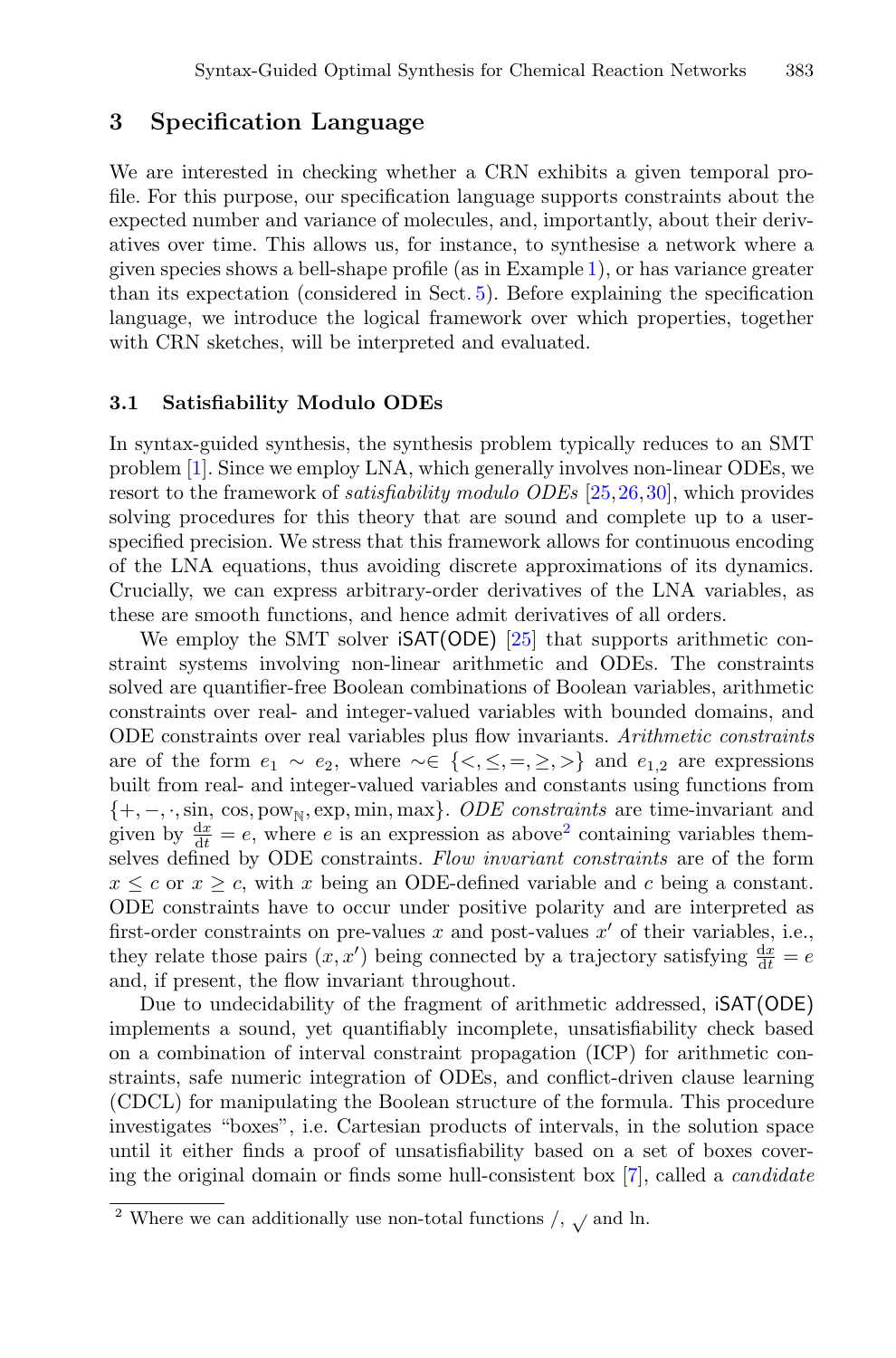*solution box*, with edges smaller than a user-specified width  $\delta > 0$ . While the interval-based unsatisfiability proof implies unsatisfiability over the reals, thus rendering the procedure sound, the report of a candidate solution box only guarantees that a slight relaxation of the original problem is satisfiable. Within this relaxation, all original constraints are first rewritten to equi-satisfiable inequational form  $t \sim 0$ , with ~∈ {>, ≥}, and then relaxed to the strictly weaker constraint  $t \sim -\delta$ . In that sense, iSAT and related algorithms [\[30](#page-18-13)[,50](#page-20-3)] provide reliable verdicts on either unsatisfiability of the original problem or satisfiability of its aforementioned  $\delta$ -relaxation, and do in principle<sup>[3](#page-9-0)</sup> always terminate with one of these two verdicts. Hence the name "δ-decidability" used by Gao et al. in [\[29\]](#page-18-14).

### <span id="page-9-2"></span>**3.2 Specification for CRNs**

The class of properties we support are formulas describing a dynamical profile composed as a finite sequence of phases. Each phase  $i$  is characterised by an arithmetic predicate  $pre - post<sub>i</sub>$ , describing the system state at its start and end points (including arithmetic relations between these two), as well as by flow invariants (formula  $inv_i$ ) pertaining to the trajectory observed during the phase. Formally, a specification  $\varphi$  comprising  $M \geq 1$  phases is defined by

$$
\varphi = \bigwedge_{i=1}^{M} \text{inv}_{i} \wedge \text{pre} - \text{post}_{i} \tag{3}
$$

Note that entry as well as target conditions of phases can be expressed within  $pre - post_i$ . Initial conditions are not part of the specification but, as explained in Sect. [4,](#page-10-0) the sketch definition.

*CRS Correctness.* For a CRS  $\mathcal{C}$ , Volume N, and property  $\varphi$ , we are interested in checking whether C is *correct* with respect to  $\varphi$ , written  $\llbracket \mathcal{C} \rrbracket_N \models \varphi$ , i.e., whether C at Volume N exhibits the dynamic behavior required by  $\varphi$ . Since  $\llbracket \mathcal{C} \rrbracket_N$  is a set of ODEs, this corresponds to checking whether  $\hat{\varphi} \wedge \varphi_{\llbracket \mathcal{C} \rrbracket_N}$  is satisfiable, where  $\varphi_{\llbracket \mathcal{C} \rrbracket_N}$  is an SMT formula encoding the set of ODEs given by  $\llbracket \mathcal{C} \rrbracket_N$  and their higher-order derivatives<sup>[4](#page-9-1)</sup> by means of the corresponding ODE constraints, and  $\hat{\varphi}$  is the usual bounded model checking (BMC) unwinding of the step relation  $\bigwedge_{i=1}^{M} (phase = i \Rightarrow inv_i \wedge pre - post_i) \wedge phase' = phase + 1$  encoding the phase sequencing and the pertinent phase constraints, together with the BMC target *phase* = M enforcing all phases to be traversed. As this satisfiability problem is undecidable in general, we relax it to checking whether  $\hat{\varphi} \wedge \varphi_{\llbracket C \rrbracket_N}$  is  $\delta$ -satisfiable in the sense of admitting a candidate solution box of width  $\delta$ . In that case, we write  $\mathcal{C} \|_{N} \models^{\delta} \varphi$ .

<span id="page-9-3"></span><span id="page-9-0"></span><sup>&</sup>lt;sup>3</sup> i.e., when considering the abstract algorithms using unbounded precision rather than the safe rounding employed in their floating-point based actual implementations.

<span id="page-9-1"></span> $^4$  Only the derivatives appearing in  $\varphi$  are included. These are encoded using the Faà di Bruno's formula [\[33\]](#page-19-17).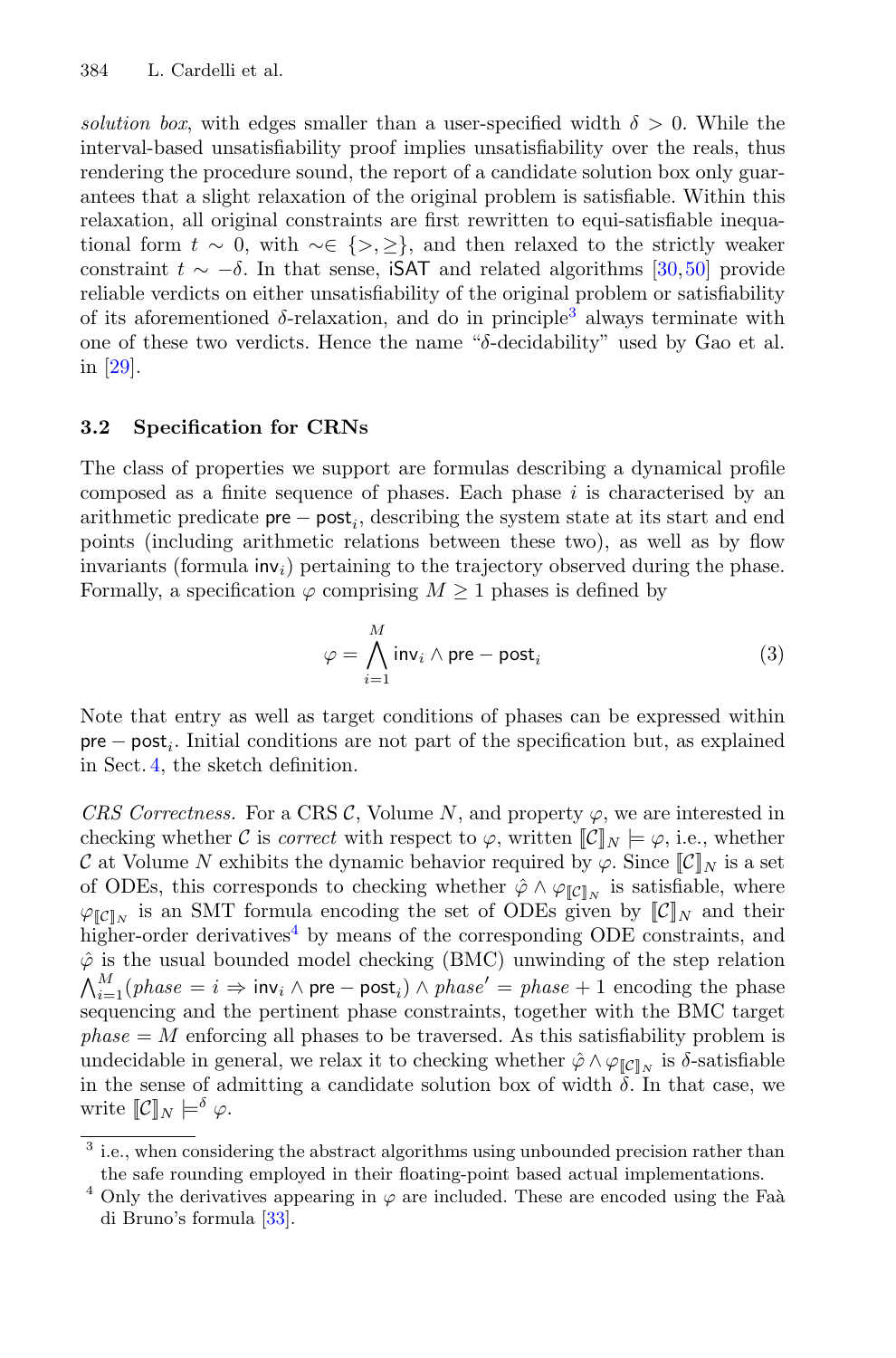**Example 3** (Specification for the bell-shape generator). *The required bellshaped profile for Example* [1](#page-6-0) *can be formalized using a* 2*-phase specification as follows:*

$$
inv_1 \equiv E^{(1)}[K] \ge 0, \text{ pre-post}_1 \equiv E^{(1)}[K]' = 0 \land E[K]' > 30,
$$
  
inv<sub>2</sub> ≡ E<sup>(1)</sup>[K] ≤ 0, pre-post<sub>2</sub> ≡ E[K]' ≤ 1  $\land$  T' = 1

*where*  $E[K]$  *is the expected value of species* K and  $E^{(1)}[K]$  *its first derivative.* T *is the* global time. Primed notation  $(E[K]', E^{(1)}[K]', T')$  indicates the variable value at the<br>end of the respective phase. Constraints invessed investment permectively that  $E[K]$  $T'$ *end of the respective phase. Constraints*  $inv_1$  *and*  $inv_2$  *require, respectively, that*  $E[K]$  *is not decreasing in the first phase and not increasing in the second (and last) phase is not decreasing in the first phase, and not increasing in the second (and last) phase.* pre-post<sub>1</sub> states that, at the end of phase 1,  $E[K]$  is a local optimum  $(E^{(1)}[K] = 0)$ ,<br>and has an ernected number of molecules greater than 30, pre-post, states that, at the and has an expected number of molecules greater than 30. pre-post<sub>2</sub> states that, at the *final phase, the expected number of molecules of* K *is at most* <sup>1</sup> *and that the final time is* 1*.*

This example demonstrates that we can reason over complex temporal specifications including, for instance, a relevant fragment of bounded metric temporal logic [\[44\]](#page-19-18).

# <span id="page-10-0"></span>**4 Optimal Synthesis of Chemical Reaction Networks**

In this section we formulate the optimal synthesis problem where we seek to find a concrete instantiation of the sketch (i.e. a CRN) that satisfies a given property and has a minimal cost. We further show the encoding of the problem using satisfiability modulo ODEs and present an algorithm scheme for its solution.

### **4.1 Problem Formulation**

Before explaining our optimal synthesis problem, we first need to introduce the class of cost functions considered. A cost function  $G$  for a sketch  $S$  has signature  $G: L(S) \to \mathbb{N}$  and maps valid instantiations of S to a natural cost. A variety of interesting cost functions fit this description, and, depending on the particular application, the modeller can choose the most appropriate one. A special case is, for instance, the overall number of species and reactions, a measure of CRN complexity used in e.g. CRN comparison and reduction [\[18](#page-18-9),[19\]](#page-18-15). Importantly, cost functions are defined over the structure of the concrete instantiation, rather than its dynamics. As we shall see, this considerably simplifies the optimisation task, since it leads to a finite set of admissible costs. In the rest of the paper, we consider the following cost function, which captures the structural complexity of the CRN and the cost of physically implementing it using DNA [\[14](#page-18-0)[,49](#page-19-2)].

<span id="page-10-1"></span>**Definition 3** (Cost function). *For a sketch*  $S = (A, R, \text{Var}, \text{Dec}, \text{Ini}, \text{Con})$ , we *consider the cost function*  $G_S : L(S) \to \mathbb{N}$  *that, for any CRS instantiation*  $\mathcal{C} = (\Lambda, \mathcal{R}) \in L(\mathcal{S})$ , is defined as:

$$
G_{\mathcal{S}}(\mathcal{C}) = 3 \cdot (|A \cap A_o|) + \sum_{\tau \in \mathcal{R}_{\mathcal{C}}} \sum_{S \in A} 6 \cdot r_{S,\tau} + 5 \cdot p_{S,\tau}
$$

*where*  $r_{S,\tau}$  ( $p_{S,\tau}$ ) *is the stoichiometry of species* S *as reactant (product) of*  $\tau$ *.*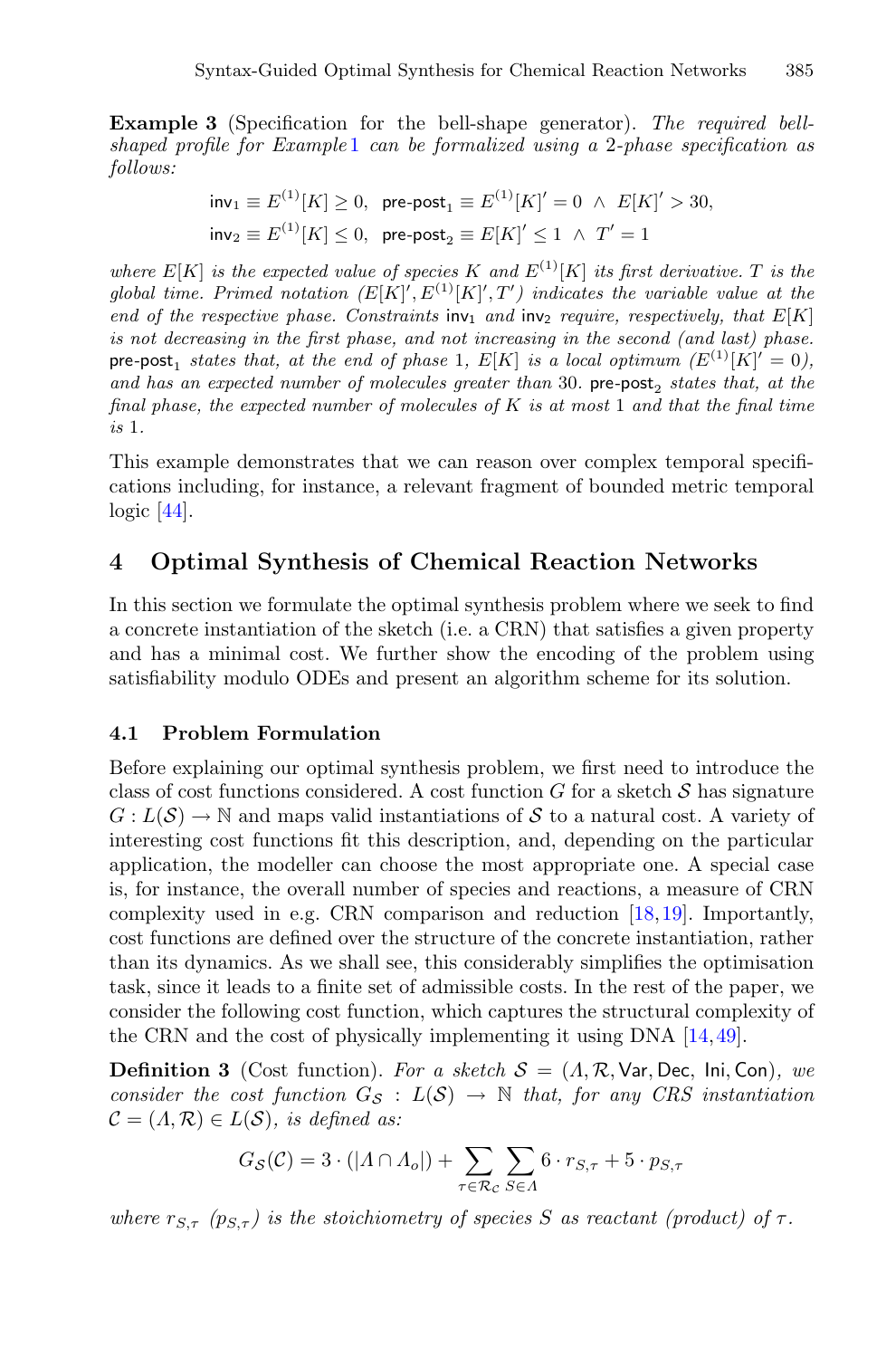This cost function penalizes the presence of optional species  $(\Lambda_o)$  and the number of reactants and products in each reaction. It does not explicitly include a penalty for optional reactions, but this is accounted for through an increased total number of reactants and products. We stress that different cost functions can be used, possibly conditioned also on the values of reaction rates.

**Problem 1** *(Optimal synthesis of CRNs). Given a sketch* S, cost function  $G_S$ , *property*  $\varphi$ *, Volume N and precision*  $\delta$ *, the optimal synthesis problem is to find CRS*  $\mathcal{C}^* \in L(\mathcal{S})$ *, if it exists, such that*  $\llbracket \mathcal{C}^* \rrbracket_N \models^{\delta} \varphi$  *and, for each CRS*  $\mathcal{C} \in L(\mathcal{S})$ such that  $G_{\mathcal{S}}(\mathcal{C}) < G_{\mathcal{S}}(\mathcal{C}^*)$ , it holds that  $[\![\mathcal{C}]\!]_N \nvDash^{\delta} \varphi$ .

An important characteristic of the sketching language and the cost function is that for each sketch S the set  $\{G_{\mathcal{S}}(\mathcal{C}) \mid \mathcal{C} \in L(\mathcal{S})\}$  is finite. This follows from the fact that  $\mathcal S$  restricts the maximal number of species and reactions as well as the maximal number of reactants and products for each reaction. Therefore, we can define for each sketch S the minimal cost  $\mu_s$  and the maximal cost  $\nu_s$ .

**Example 4.** It is easy to verify that the cost of the CRS C of Example [2](#page-7-1), a valid *instantiation of the bell-shape generator sketch*  $S$ *, is*  $G_S(\mathcal{C})=3 \cdot 2+6 \cdot 4+$ 5 · 5 = 55*, and that minimal and maximal costs of sketch* S *are, respectively,*  $\mu_S = 3 \cdot 1 + 6 \cdot 2 + 5 \cdot 2 = 25$  and  $\nu_S = 3 \cdot 2 + 6 \cdot 5 + 5 \cdot 7 = 71$ .

<span id="page-11-0"></span>We now define a meta-sketch abstraction for our sketching language that allows us to formulate an efficient optimal synthesis algorithm.

**Definition 4** (Meta-sketch for CRNs). *Given a sketch* S *and a cost function*  $G_S$ *, we define the meta-sketch*  $\mathcal{M}_S = \{ \mathcal{S}(i) \mid \mu_S \leq i \leq \nu_S \}$ *, where*  $\mathcal{S}(i)$  *is a sketch whose instantiations have cost smaller than i, i.e.*  $L(S(i)) = \{C \in L(S) |$  $G_{\mathcal{S}}(C) < i$ .

A meta-sketch  $\mathcal{M}_{\mathcal{S}}$  establishes a hierarchy over the sketch S in the form of an ordered set of sketches  $\mathcal{S}(i)$ . The ordering reflects the size of the search space for each  $\mathcal{S}(i)$  as well as the cost of implementing the CRNs described by  $\mathcal{S}(i)$ . In contrast to the abstraction defined in [\[8\]](#page-17-2), the ordering is given by the cost function and thus it can be directly used to guide the search towards the optimum.

# <span id="page-11-1"></span>**4.2 Symbolic Encoding**

Given a sketch of CRN  $S = (A, \mathcal{R}, \mathsf{Var}, \mathsf{Dec}, \mathsf{Ini}, \mathsf{Con}),$  we show that the dynamics of  $L(S)$ , set of possible instantiations of S, can be described symbolically by a set of parametric ODEs, plus additional constraints. These equations depend on the sketch variables and on the choice functions of each reaction, and describe the time evolution of mean and variance of the species.

For  $S \in A, \lambda \in \mathsf{Var}$ , we define the indicator function  $\mathcal{I}_S(\lambda) = 1$  if  $\lambda = S$ , and 0 otherwise. For  $S \in \Lambda$  and  $\tau \in \mathcal{R}$ , we define the following constants:

$$
r_{S,\tau} = \sum_{\substack{R \in r_{\tau} \\ (c,\lambda)=f_{r_{\tau}}(R)}} c \cdot \mathcal{I}_S(\lambda), \qquad p_{S,\tau} = \sum_{\substack{P \in p_{\tau} \\ (c,\lambda)=f_{p_{\tau}}(P)}} c \cdot \mathcal{I}_S(\lambda), \qquad v_{S,\tau} = p_{S,\tau} - r_{S,\tau}
$$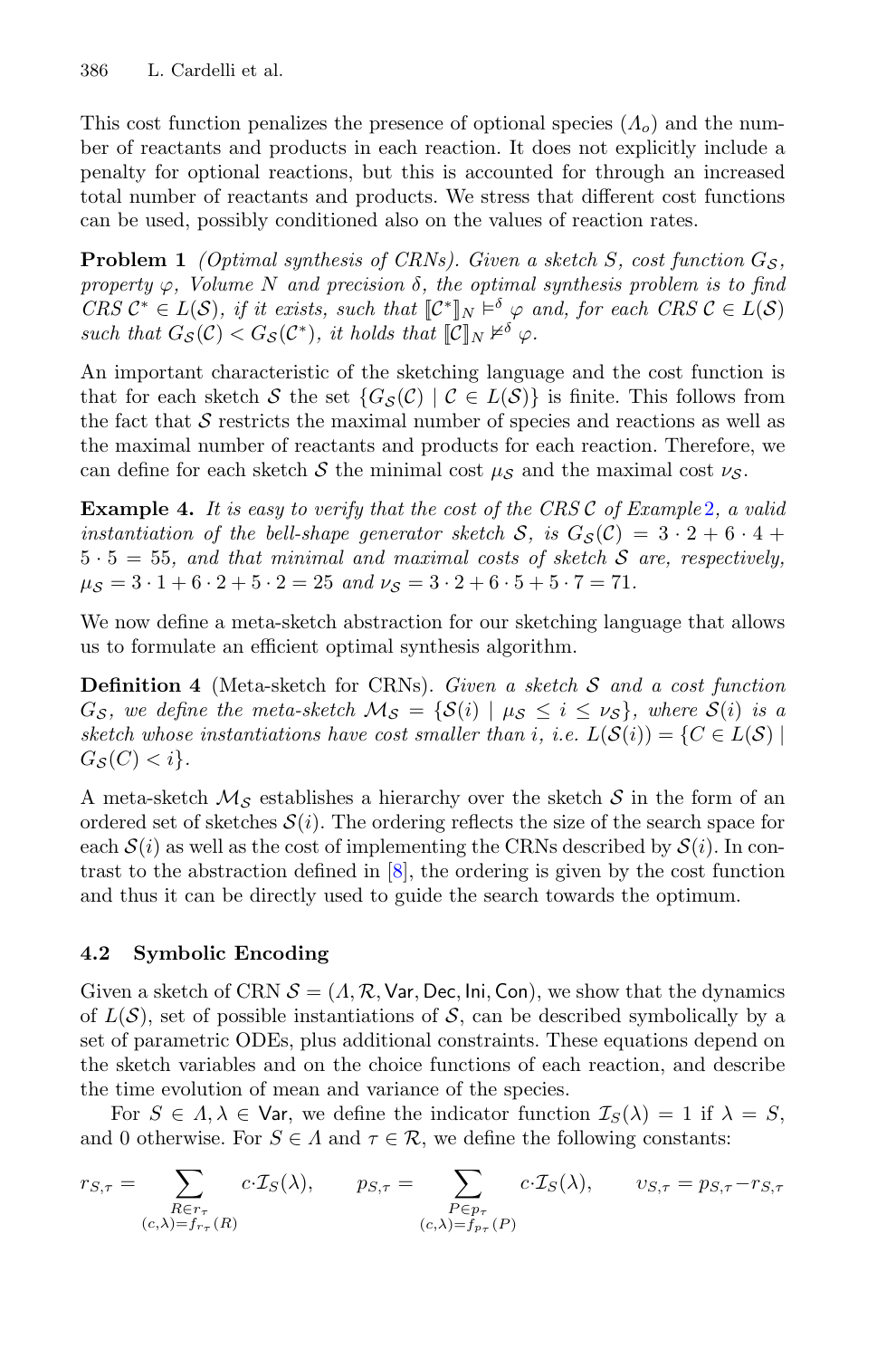Note that these are equivalent to the corresponding coefficients for concrete CRNs, but now are parametric as they depend on the sketch variables. As for the LNA model of Sect. [2.1,](#page-3-0) symbolic expectation and variance together characterise the symbolic behaviour of sketch  $S$ , given as the set of parametric ODEs  $\llbracket S \rrbracket_N =$  $(N \cdot \Phi, N \cdot C[Z]),$  for some Volume N.

The functions  $\Phi(t)$  and  $C[Z(t)]$  describe symbolically the time evolution of expected values and covariance of all instantiations of  $S$ , not just of valid instantiations. We restrict to valid instantiations by imposing the following formula:

$$
\mathsf{consist} \equiv \mathsf{Ini}(x_0) \land \bigwedge_{\phi \in \mathsf{Con}} \phi \ \land \ \bigwedge_{\tau \in \mathcal{R}_m} \neg \mathsf{void}(\tau) \ \land \ \bigwedge_{S \in \varLambda_m} \mathsf{used}(S)
$$

which, based on Definition [2,](#page-7-2) states that initial state and additional constraints have to be met, all mandatory reactions must not be void, and all mandatory species must be "used", i.e. must appear in some (non-void) reactions. Note that we allow optional reactions to be void, in which case they are not included in the concrete network. Formally,  $\text{void}(\tau) \equiv (k_{\tau} = 0) \vee \sum_{S \in \Lambda} (r_{S,\tau} + p_{S,\tau}) = 0$ and  $\mathsf{used}(S) \equiv \bigvee_{\tau \in \mathcal{R}} \neg \mathsf{void}(\tau) \land (r_{S,\tau} + p_{S,\tau}) > 0.$ 

*Sketch Correctness.* Given an interpretation I consistent for  $S$ , call  $\Phi_I$  and  $C[Z]_I$ , the concrete functions obtained from  $\Phi$  and  $C[Z]$  by substituting variables and functions with their assignments in  $I$ . The symbolic encoding ensures that the LNA model  $[[I(\mathcal{S})]]_N$  of CRS  $I(\mathcal{S})$  (i.e. the instantiation of S through I, see Definition [2\)](#page-7-2) is equivalent to  $(\Phi_I, C[Z]_I)$ .

With reference to our synthesis problem, this implies that the synthesis of a CRS  $\mathcal{C}^*$  that satisfies a correctness specification  $\varphi$  from a sketch  $\mathcal S$  corresponds to finding a consistent interpretation for S that satisfies  $\varphi$ . Similarly to the case for concrete CRSs, this corresponds to checking if  $\hat{\varphi} \wedge \text{consist} \wedge \varphi_{\llbracket S\rrbracket_N}$  is  $\delta$ -satisfiable for some precision  $\delta$ , where  $\hat{\varphi}$  is the BMC encoding of  $\phi$  (see Sect. [3.2\)](#page-9-2) and  $\varphi_{\llbracket S\rrbracket_N}$ is the SMT encoding of the symbolic ODEs given by  $[\![S]\!]_N$  and the corresponding derivatives.

*Cost Constraints.* For a sketch S and cost  $i \in \mathbb{N}$ , the following predicate encodes the cost function of Definition [3](#page-10-1) in order to restrict S into  $S(i)$ , i.e. the sketch whose instantiations have cost smaller than *i*:

$$
\mathsf{Con}_G(i) \equiv \left(3 \cdot \sum_{S \in \varLambda_o} \mathcal{I}(\mathsf{used}(S)) + \sum_{\tau \in \mathcal{R}} \mathcal{I}(\neg \mathsf{void}(\tau)) \cdot \sum_{S \in \varLambda} \left(6 \cdot r_{S, \tau} + 5 \cdot p_{S, \tau}\right)\right) < i
$$

where  $\mathcal I$  is the indicator function, and used and void are predicates defined above.

#### **4.3 Algorithm Scheme for Optimal Synthesis**

In Algorithm [1,](#page-13-0) we present an algorithm scheme for solving the optimal synthesis problem for CRNs. It builds on the meta-sketch abstraction described in Definition [4,](#page-11-0) which enables effective pruning of the search space through cost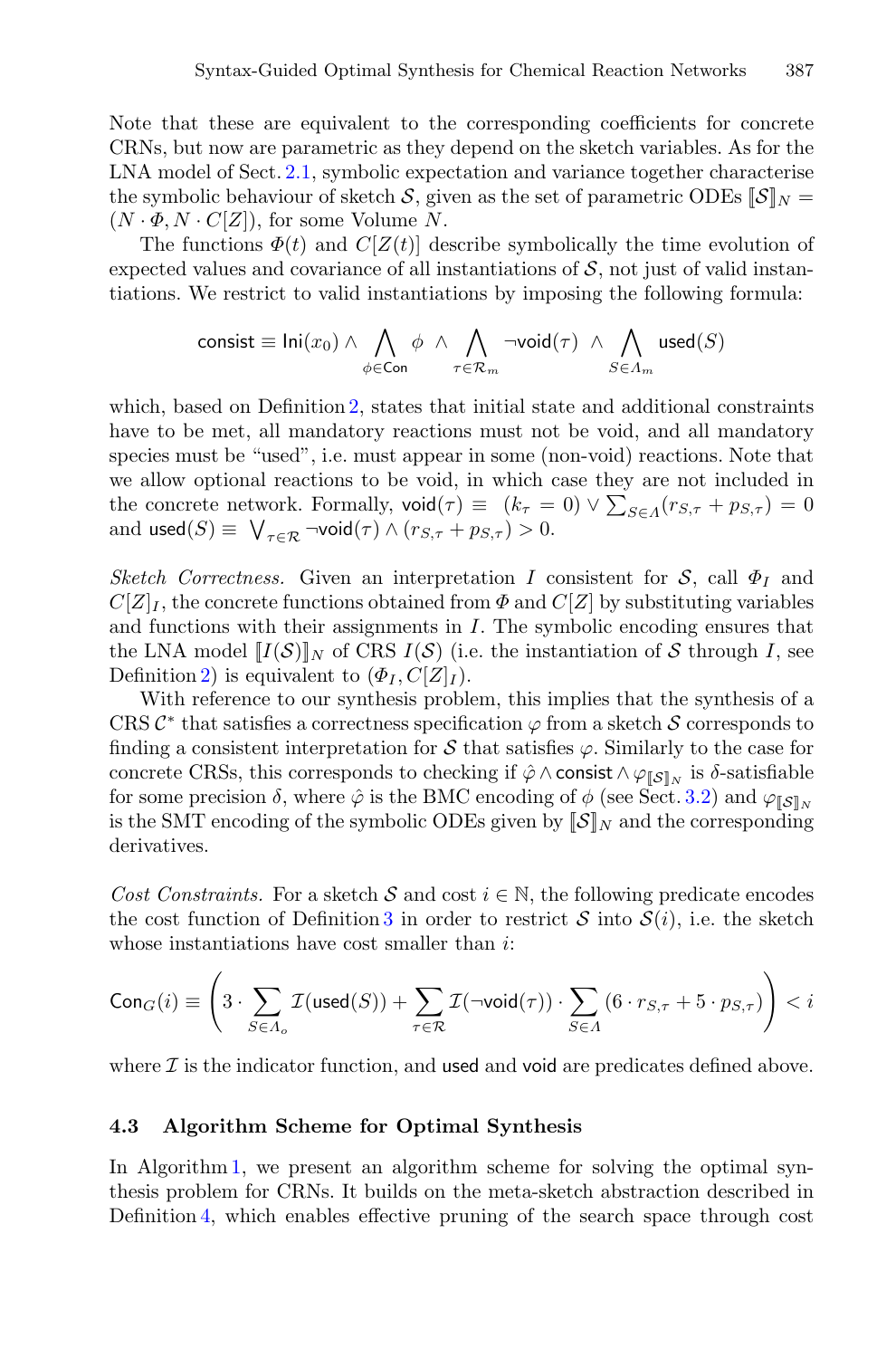#### <span id="page-13-0"></span>**Algorithm 1.** Generalised synthesis scheme

**Require:** Meta-sketch  $\mathcal{M}_{\mathcal{S}}$ , property  $\varphi$ , precision  $\delta$  and initial precision  $\delta_{init}$ **Ensure:**  $C^*$  is a solution of Problem 1 if  $\exists C \in L(\mathcal{M}_{\mathcal{S}}^{\omega})$  :  $C \models^{\delta} \varphi$ , otherwise  $C^* = \text{null}$ <br>  $1 \cdot i^{\top} \leftarrow \text{loc} \, i^{\bot} \leftarrow \text{loc} \, i \leftarrow a(i^{\bot} \, i^{\top}) \cdot C^* \leftarrow \text{null}$  $1: i^+ \leftarrow \nu_{\mathcal{S}}; i^+ \leftarrow \mu_{\mathcal{S}}; i \leftarrow g(i^+, i^+); C^* \leftarrow \text{null}$ <br>?  $\mathbf{r}$  repeat 2: **repeat** 3:  $SAT_1 \leftarrow \delta\text{-}Solver(S(i), \varphi, \delta_{init}); SAT_2 \leftarrow false$ <br>4: if  $SAT_1$  then 4: **if**  $SAT_1$  **then**<br>5:  $(M, SAT_2)$ 5:  $(M, SAT_2) \leftarrow \delta$ -Solver $(S(i), \varphi, \delta)$ <br>6: **if**  $SAT_2$  **then**  $C^* = \text{getSoln}(S(i))$ 6: **if**  $SAT_2$  **then**  $C^* = \text{getSoln}(S(i), M)$ <br>7: **else**  $\delta_{init} = (\delta_{init} - \delta)/2$ 7: **else**  $\delta_{init} = (\delta_{init} - \delta)/2$ <br>
8:  $(i^{\perp}, i^{\top}) \leftarrow f(i, i^{\perp}, i^{\top}, SAT_2, \mathsf{G}_{\mathcal{S}}(C^*)); i \leftarrow g(i^{\perp}, i^{\top})$ <br>
9: **until**  $i^{\perp} \leq i^{\top}$ 8: (i<br>9. until 9: **until**  $i^{\perp} \leq i^{\perp}$ <br>0: **return**  $C^*$ 10: **return** C<sup>∗</sup>

constraints, and the SMT-based encoding of Sect. [4.2,](#page-11-1) which allows for the automated derivation of meta-sketch instantiations (i.e. CRNs) that satisfy the specification and the cost constraints.

This scheme repeatedly invokes the SMT solver ( $\delta$ -Solver) on the sketch encoding, and at each call the cost constraints are updated towards the optimal cost. We consider three approaches: (1) *top-down*: starting from the maximal cost  $\nu_{\mathcal{S}}$ , it solves meta-sketches with decreasing cost until no solution exists (UNSAT); (2) *bottom-up:* from the minimal cost  $\mu_{\mathcal{S}}$ , it increases the cost until a solution is found (SAT); (3) *binary search:* it bounds the upper estimate on the optimal solution using a SAT witness and the lower estimate with an UNSAT witness.

We further improve the algorithm by exploiting the fact that UNSAT witnesses can also be obtained at a lower precision  $\delta_{init}$  ( $\delta_{init} \gg \delta$ ), which consistently improves performance. Indeed, UNSAT outcomes are precise and thus valid for any precision. Note that the top-down strategy does not benefit from this speed-up since it only generates SAT witnesses.

At every iteration, variable  $i$  maintains the current cost. The solver is firstly called using the rough precision  $\delta_{init}$  (line 3). If the solver returns SAT (potential false positive), we refine our query using the required precision  $\delta$  (line 5). If this query is in turn satisfiable, then the solver also returns a candidate solution box M, where all discrete variables are instantiated to a single value and an interval smaller than  $\delta$  is assigned to each real-valued variable. Function getSoln computes the actual sketch instantiation  $C^*$  as the centre point of M that  $\delta$ -satisfies  $\varphi$ . The cost of  $C^*$  provides the upper bound on the optimal solution. If either query returns UNSAT, the current cost i provides the lower bound on the optimal solution. The second query being UNSAT implies that the rough precision  $\delta_{init}$ produced a false positive, and thus it is refined for the next iteration (line 7).

The actual search strategy used in Algorithm  $1$  is given by the functions f controlling how the upper  $(i<sup>+</sup>)$  and lower  $(i<sup>+</sup>)$  bounds on the cost are updated and by g determining the next cost to explore. Note that such bounds ensure the termination of the algorithm (line 9). In the bottom-up approach,  $f$  "terminates" the search (i.e. causes  $i^{\perp} > i^{\perp}$ ) if  $SAT_2$  is true (i.e. when the first SAT witness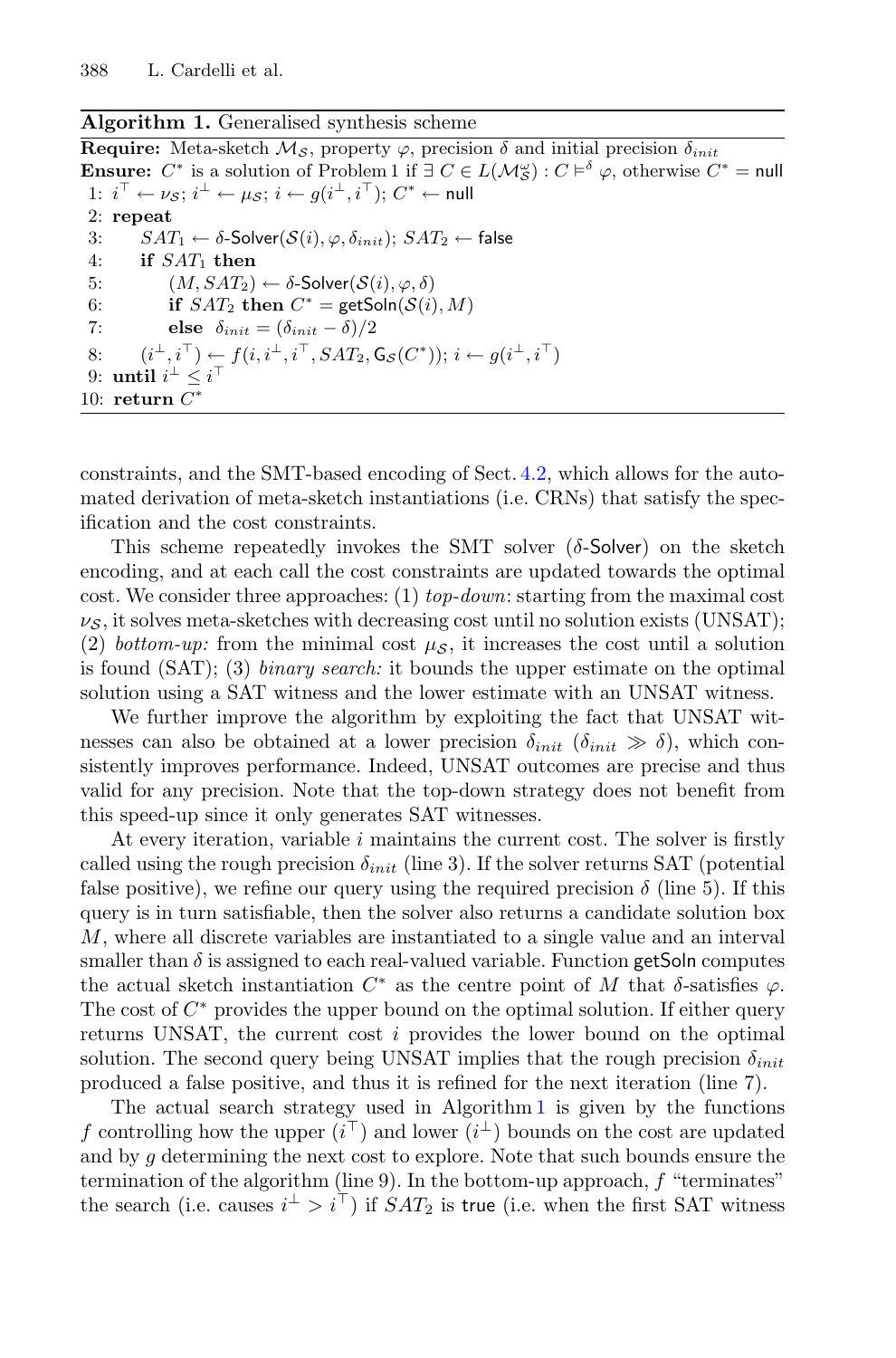is obtained), otherwise f sets  $(i^{\perp}, i^{\perp}) \leftarrow (i+1, i^{\perp})$  and g sets  $i \leftarrow i^{\perp}$ . In the top-down case, f terminates the search if  $SAT<sub>2</sub>$  is false (i.e. at the first UNSAT witness), otherwise it sets  $(i^{\perp}, i^{\perp}) \leftarrow (i^{\perp}, \mathsf{G}_{\mathcal{S}}(C^*)-1)$  and  $i \leftarrow i^{\perp}$ , where  $\mathsf{G}_{\mathcal{S}}(C^*)$ is the cost of CRN  $C^*$ . Binary search is obtained with f that updates  $(i^{\perp}, i^{\perp})$ to  $(i^{\perp}, \mathsf{G}_{\mathcal{S}}(C^*)-1)$  if  $SAT_2 =$  true, to  $(i+1, i^{\perp})$  otherwise, and with g that updates *i* to  $i^{\perp} + \lfloor (i^{\perp} - i^{\perp})/2 \rfloor$ .

### <span id="page-14-0"></span>**5 Experimental Evaluation**

We evaluate the usefulness and performance of our optimal synthesis method on three case studies, representative of important problems studied in biology: (1) the **bell-shape generator**, a component occurring in signaling cascades; (2) **Super Poisson**, where we synthesize CRN implementations of stochastic processes with prescribed levels of process noise; and (3) **Phosphorelay network**, where we synthesize CRNs exhibiting switch-like sigmoidal profiles, which is the biochemical mechanism underlying cellular decision-making, driving in turn development and differentiation.

We employ the solver  $\mathsf{iSAT}(\mathsf{ODE})$   $[25,26]^5$  $[25,26]^5$  $[25,26]^5$  $[25,26]^5$  $[25,26]^5$ , even if our algorithm supports any  $\delta$ -solver. We ran preliminary experiments using the tool dReal [\[30](#page-18-13)], finding that iSAT performs significantly better on our instances. All experiments were run on a server with a Intel Xeon CPU E5645 @2.40 GHz processor (using a single core) and 24GB @1333 MHz RAM.

**Bell-Shape Generator.** We use the example described in Examples [1](#page-6-0) and [3,](#page-9-3) resulting in 8 parametric ODEs, as the main benchmark. The synthesised CRN is shown in Fig. [1.](#page-16-0) In the first experiment, we evaluate the scalability of the solver with respect to precision  $\delta$  and the size of the discrete search space, altered by changing the domains of species and coefficient variables of the sketch. We exclude cost constraints as they reduce the size of the search space. Runtimes, reported in Table [2](#page-15-0) (left), correspond to a single call to iSAT with different  $\delta$ values, leading to SAT outcomes in all cases. Note that the size of the continuous state space, given by the domains of rate variables, does not impose such a performance degradation, as shown in Table [3](#page-15-1) (right) for a different model.

In the second experiment, we analyse how cost constraints and different variants of Algorithm [1](#page-13-0) affect the performance of optimal synthesis. Table [2](#page-15-0) (right) shows the number of iSAT calls with UNSAT/SAT outcomes (2nd column) and total runtimes without/with the improvement that attempts to obtain UNSAT witnesses at lower precision ( $\delta_{init} = 10^{-1}$ ). Importantly, the average runtime for a single call to iSAT is significantly improved when we use cost constraints, since these reduce the discrete search space (between 216 s and 802 s with cost constraints, 1267 s without). Moreover, results clearly indicate that UNSAT cases are considerably faster to solve, because inconsistent cost constraints typically

<span id="page-14-1"></span> $5$  Version r2806. Parameters:  $-\text{maxdepth=k}$  (k is the BMC unrolling depth) and --ode-opts=--continue-after-not-reaching-horizon.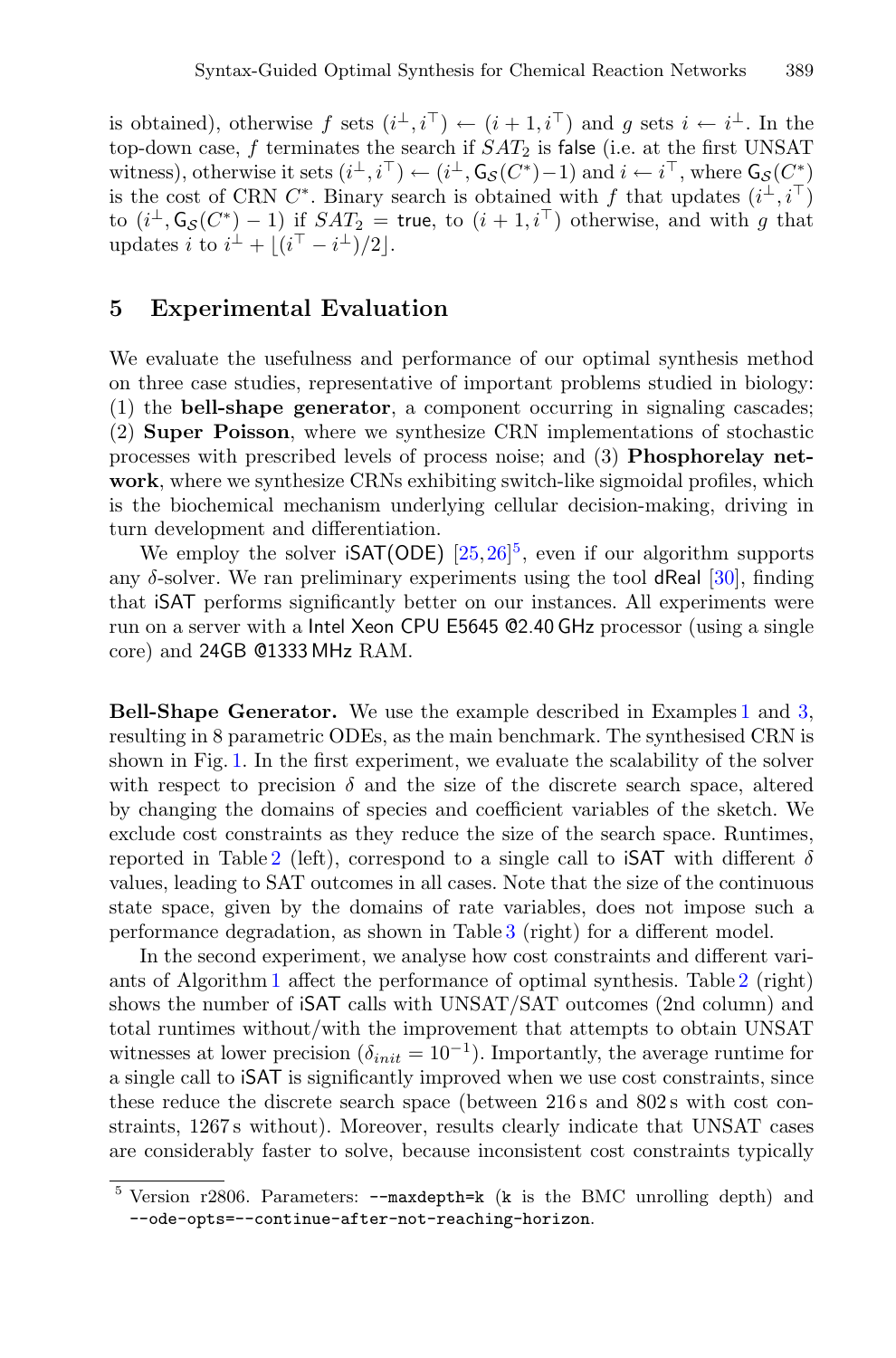<span id="page-15-0"></span>**Table 2.** Performance of bell-shape generator model. Left: runtimes for different precisions  $\delta$  and discrete search space size. Right: optimal synthesis with different variants of Algorithm [1,](#page-13-0) fixed discrete search space size (1536) and  $\delta = 10^{-3}$ .



lead to trivial UNSAT instances. This favours the bottom-up approach over the top-down. In this example, the bottom-up approach also outperforms binarysearch, but we expect the opposite situation for synthesis problems with wider spectra of costs. As expected, we observe a speed-up when using a lower precision for UNSAT witnesses, except for the top-down approach.

**Super Poisson.** We demonstrate that our approach is able to synthesise a CRN that behaves as a stochastic process, namely, a super Poisson process having variance greater than its expectation. We formalise the behaviour on the interval  $[0, 1]$  using a 1-phase specification as shown in Table [3](#page-15-1) (left). For  $N = 100$  we consider the sketch listed in Table [3](#page-15-1) (center) where both reactions are mandatory, reflecting the knowledge that A is both produced and degraded.

<span id="page-15-1"></span>**Table 3.** Left: the 1-phase specification of the super poisson process. Centre: the sketch. Right: runtimes for different precisions.

|                                                                                                                                       | Rate interval $\text{Time}$ (s) |      |
|---------------------------------------------------------------------------------------------------------------------------------------|---------------------------------|------|
| $inv_1 \equiv C[A] > E[A] \bigg  \frac{A = \{A, B\}, A_o = \{B\}, \lambda_1, \lambda_2 : A, \mathcal{R}_o = \{A, B\}, A_o = B_o = 0,$ | [0,1]                           |      |
| $\mathsf{pre\text{-}post}_1 \equiv T' = 1 \ \  k_1, k_2 : [0, 100], c_1, c_2, c_3 : [0, 2]$                                           | [0, 10]                         | -18  |
| $ \tau_1 : \rightarrow^{k_1} c_1 A + c_2 \lambda_1; \quad \tau_2 : A \rightarrow^{k_2} c_3 \lambda_2;   [0, 100]$                     |                                 | - 31 |

Using precision  $\delta = 10^{-3}$ , we obtained the optimal solution  $\{\frac{23}{\epsilon} \text{, } 2A, A \overset{94}{\longrightarrow} \}$ ( $\cos t$  16) in 4 s. Notably, the synthesis without the cost constraints took 19 s. Moreover, the ability to reason over the variance allows the solver to discard solution  $\{\rightarrow A, A \rightarrow \}$  (implementation of a Poisson process [\[15](#page-18-16)]), which would have led to a variance equal to expectation. Table [3](#page-15-1) (right) demonstrates the scalability of our approach with respect to the size of the continuous parameter space. Despite its non-trivial size (10 ODEs and discrete search space of size 288), we obtain remarkable performance, with runtimes in the order of seconds.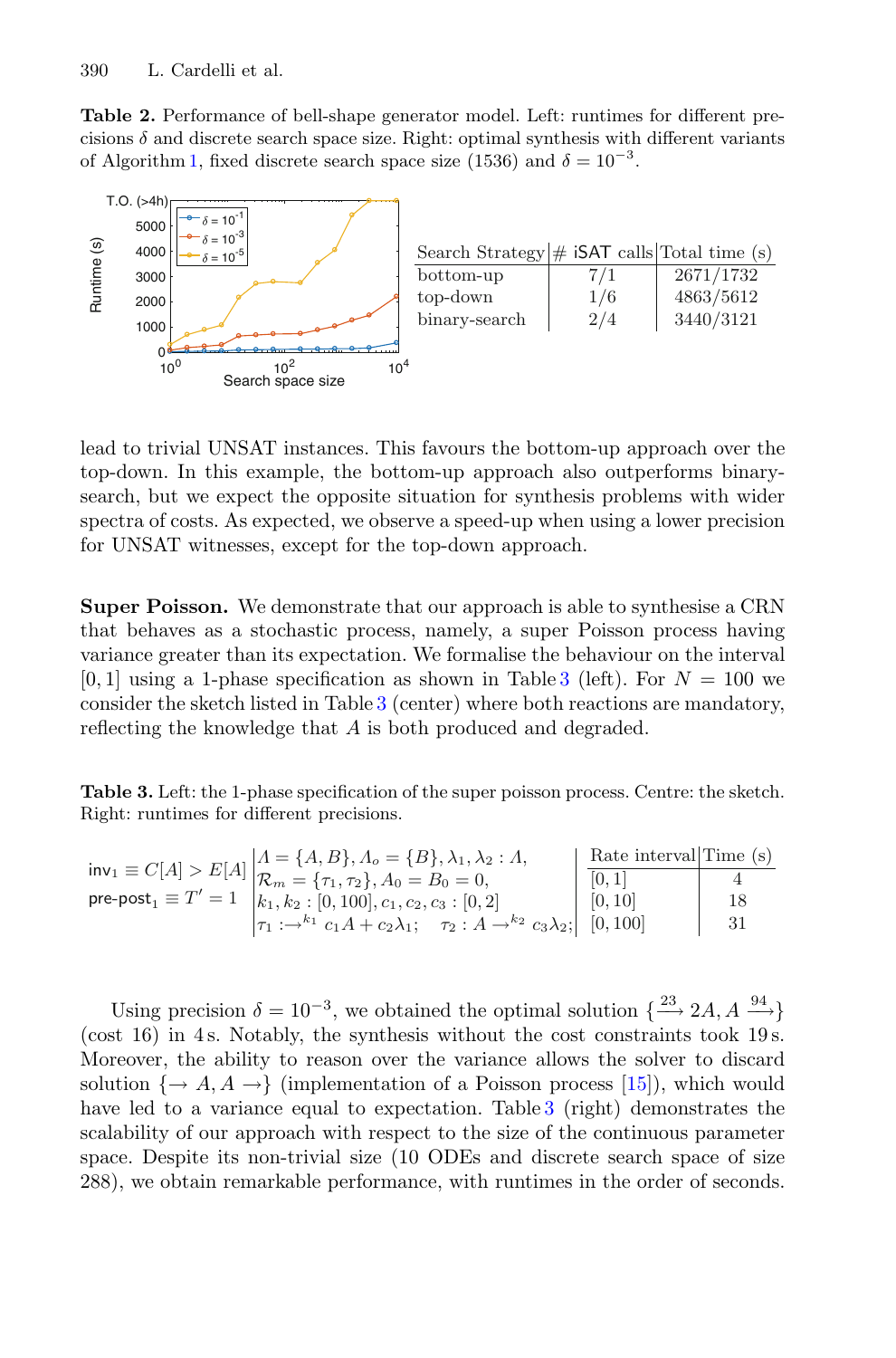**Phosphorelay Network.** In the last case study we present a rate synthesis problem (i.e. all discrete parameters are instantiated) for a three-layer phospho-relay network [\[22\]](#page-18-17). In this network, each layer Li  $(i = 1, 2, 3)$  can be found in phosphorylated form,  $Lip$ , and there is the ligand  $B$ , acting as an input for the network. The authors of [\[22\]](#page-18-17) were interested in finding rates such that the time dynamics of  $L3p$  shows ultra-sensitivity – a sigmoid shape of the time evolution of  $L3p$  – which they obtained by manually varying the parameters until the right profile was discovered. We show that our approach can automatically find these parameters, thus overcoming such a tedious and time-consuming task.

We formalise the required behaviour using the 2-phase specification as shown in Table [4](#page-16-1) (left). In particular, we consider a time interval [0, 1] during which L3p never decreases  $(E^{(1)}[L3p] \geq 0)$ , and we require that an inflection point in the second derivative occurs in the transition between the two phases. At the final time we require that the population of  $L3p$  is above 100, to rule out trivial solutions. For  $N = 1000$  we consider the sketch listed in Table [4](#page-16-1) (center), inspired by [\[22](#page-18-17)]. Figure [1](#page-16-0) lists the rates synthesised for  $\delta = 10^{-3}$  and illustrates the obtained sigmoid profile.



<span id="page-16-0"></span>**Fig. 1.** The synthesised rates and the corresponding profile (without variance constraints).

We further consider a more complex variant of the problem, where we extend the specification to require that the variance of  $L3p$  on its inflection point (the point where the variance is known to reach its maximum [\[22](#page-18-17)]) is limited by a threshold. This extension led to an encoding with 37 symbolic ODEs, compared to the 9 ODEs (7 species plus two ODEs for the derivatives of  $L3p$ ) needed for the previous specification. Table [4](#page-16-1) (right) shows the runtimes of the synthesis process for both variants of the model and different precisions  $\delta$ . The results demonstrate that neither increasing the number of ODEs nor improving the precision leads to exponential slowdown of the synthesis process, indicating good scalability of our approach.

<span id="page-16-1"></span>**Table 4.** Left: the 2-phase specification of the sigmoid profile (no variance constraints). Centre: the sketch. Right: runtimes for different precisions and the two variants (without and with covariances).

|                                                                                                                                       | $L1 + B \xrightarrow{k_1} B + L1p$    | $\vert$ ODEs $\vert \delta$ |             | $\text{Time}(s)$  |
|---------------------------------------------------------------------------------------------------------------------------------------|---------------------------------------|-----------------------------|-------------|-------------------|
| $inv_1 \equiv E^{(1)}[L3p] \geq 0 \wedge E^{(2)}[L3p] \geq 0$                                                                         | $L2 + L1p \xrightarrow{k_2} L1 + L2p$ |                             | $10^{-1}$   | 53                |
| $\mathsf{pre\text{-}post}_{1} \equiv E^{(2)}[L3p]' = 0$                                                                               |                                       |                             | $10^{-3}$   | 370               |
|                                                                                                                                       | $L2p + L3 \xrightarrow{k_3} L2 + L3p$ |                             | $ 10^{-5} $ | 719               |
| $\text{inv}_2 \equiv E^{(1)}[L3p] \ge 0 \wedge E^{(2)}[L3p] \le 0 \left  L3p \xrightarrow{k_4} L3; \quad \emptyset \xrightarrow{1} B$ |                                       | 37                          | $ 10^{-1} $ | 1052              |
| $\mathsf{pre\text{-}post}_2 \equiv E[L3p]' > 100 \wedge T' = 1$                                                                       | $[k_1,\ldots,k_4:(0,100],$            | 37                          | $ 10^{-3} $ | 11276             |
|                                                                                                                                       | $Li_0 = 330, Lip_0 = B_0 = 0$         | 37                          |             | $ 10^{-5} $ 39047 |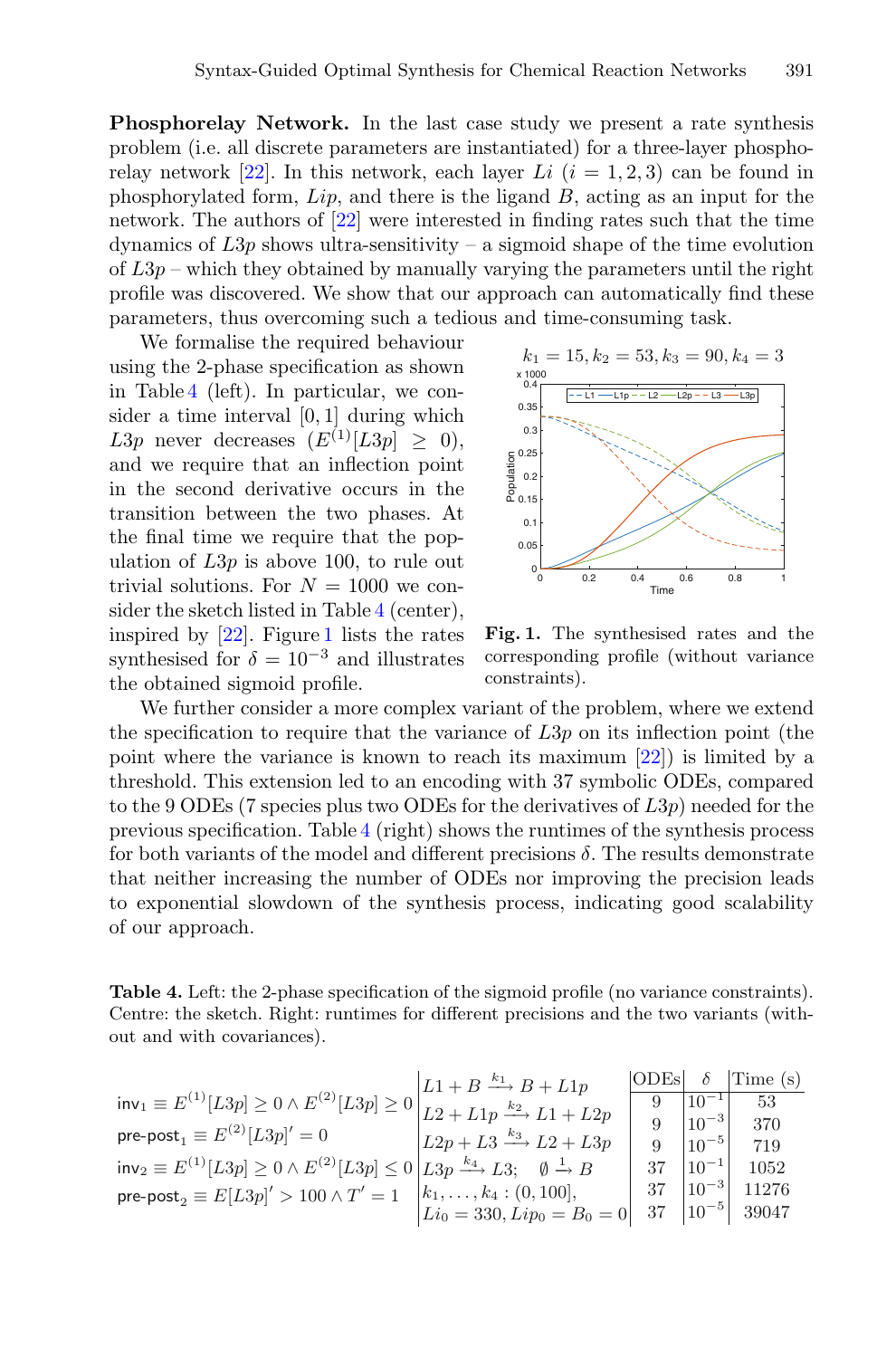# **6 Conclusion**

Automated synthesis of biochemical systems that exhibit prescribed behaviour is a landmark of synthetic and system biology. We presented a solution to this problem, introducing a novel method for SMT-based optimal synthesis of stochastic CRNs from rich temporal specifications and sketches (syntactic templates). By means of the LNA, we define the semantics of a sketch in terms of a set of parametric ODEs quadratic in the number of species, which allows us to reason about stochastic aspects not possible with the deterministic ODE-based semantics. Able to synthesize challenging systems with up to 37 ODEs and  $\sim$ 10 K admissible network topologies, our method shows unprecedented scalability and paves the way for design automation for provably-correct molecular devices.

In future work we will explore alternative notions of optimality and encodings, and develop a software tool based on parallel search strategies.

# <span id="page-17-1"></span>**References**

- 1. Alur, R., et al.: Syntax-guided synthesis. Dependable Softw. Syst. Eng. **40**, 1–25 (2015)
- <span id="page-17-6"></span>2. Andreychenko, A., Mikeev, L., Spieler, D., Wolf, V.: Parameter identification for Markov models of biochemical reactions. In: Gopalakrishnan, G., Qadeer, S. (eds.) CAV 2011. LNCS, vol. 6806, pp. 83–98. Springer, Heidelberg (2011). doi[:10.1007/](http://dx.doi.org/10.1007/978-3-642-22110-1_8) [978-3-642-22110-1](http://dx.doi.org/10.1007/978-3-642-22110-1_8) 8
- <span id="page-17-4"></span>3. Angluin, D., Aspnes, J., Eisenstat, D.: Fast computation by population protocols with a leader. Distrib. Comput. **21**(3), 183–199 (2008)
- <span id="page-17-0"></span>4. Angluin, D., Aspnes, J., Eisenstat, D., Ruppert, E.: The computational power of population protocols. Distrib. Comput. **20**(4), 279–304 (2007)
- <span id="page-17-3"></span>5. Arkin, A., Ross, J., McAdams, H.H.: Stochastic kinetic analysis of developmental pathway bifurcation in phage  $\lambda$ -infected Escherichia coli cells. Genetics  $149(4)$ , 1633–1648 (1998)
- <span id="page-17-7"></span>6. Barnat, J., et al.: On parameter synthesis by parallel model checking. IEEE/ACM Trans. Comput. Biol. Bioinf. **9**(3), 693–705 (2012)
- <span id="page-17-11"></span>7. Benhamou, F., Goualard, F., Granvilliers, L., Puget, J.F.: Revising hull and box consistency. In: ICLP 1999. MIT Press, pp. 230–244 (1999)
- <span id="page-17-2"></span>8. Bornholt, J., Torlak, E., Grossman, D., Ceze, L.: Optimizing synthesis with metasketches. In: POPL 2016. ACM, pp. 775–788 (2016)
- <span id="page-17-9"></span>9. Bortolussi, L., Cardelli, L., Kwiatkowska, M., Laurenti, L.: Approximation of probabilistic reachability for chemical reaction networks using the linear noise approximation. In: Agha, G., Houdt, B. (eds.) QEST 2016. LNCS, vol. 9826, pp. 72–88. Springer, Cham (2016). doi[:10.1007/978-3-319-43425-4](http://dx.doi.org/10.1007/978-3-319-43425-4_5) 5
- <span id="page-17-8"></span>10. Bortolussi, L., Milios, D., Sanguinetti, G.: Smoothed model checking for uncertain Continuous-Time Markov Chains. Inf. Comput. **247**, 235–253 (2016)
- <span id="page-17-5"></span>11. Calinescu, R.C., Češka, M., Gerasimou, S., Kwiatkowska, M., Paoletti, N.: Designing robust software systems through parametric markov chain synthesis. In: IEEE International Conference on Software Architecture (ICSA 2017). IEEE (2017)
- <span id="page-17-10"></span>12. Cardelli, L.: Artificial biochemistry. In: Condon, A., Harel, D., Kok, J.N., Salomaa, A., Winfree, E. (eds.) Algorithmic Bioprocesses, pp. 429–462. Springer, Heidelberg (2009)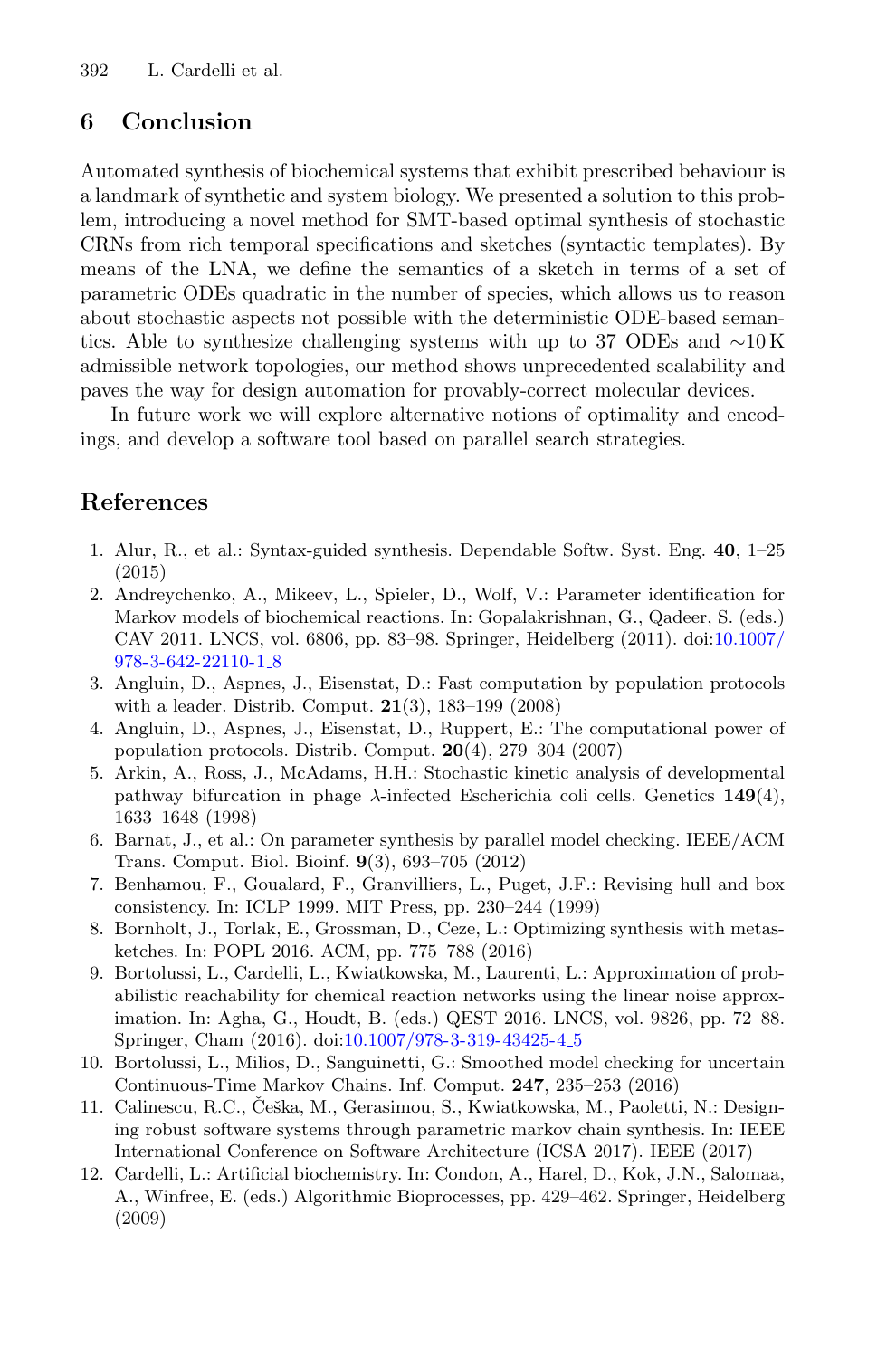- <span id="page-18-10"></span>13. Cardelli, L.: Morphisms of reaction networks that couple structure to function. BMC Syst. Biol. **8**(1), 84 (2014)
- <span id="page-18-0"></span>14. Cardelli, L.: Two-domain DNA strand displacement. Math. Struct. Comput. Sci. **23**(02), 247–271 (2013)
- <span id="page-18-16"></span>15. Cardelli, L., Kwiatkowska, M., Laurenti, L.: Programming discrete distributions with chemical reaction networks. In: Rondelez, Y., Woods, D. (eds.) DNA 2016. LNCS, vol. 9818, pp. 35–51. Springer, Cham (2016). doi[:10.1007/](http://dx.doi.org/10.1007/978-3-319-43994-5_3) [978-3-319-43994-5](http://dx.doi.org/10.1007/978-3-319-43994-5_3) 3
- <span id="page-18-11"></span>16. Cardelli, L., Kwiatkowska, M., Laurenti, L.: Stochastic analysis of chemical reaction networks using linear noise approximation. Biosystems **149**, 26–33 (2016)
- <span id="page-18-1"></span>17. Cardelli, L., Kwiatkowska, M., Whitby, M.: Chemical reaction network designs for asynchronous logic circuits. In: Rondelez, Y., Woods, D. (eds.) DNA 2016. LNCS, vol. 9818, pp. 67–81. Springer, Cham (2016). doi[:10.1007/978-3-319-43994-5](http://dx.doi.org/10.1007/978-3-319-43994-5_5) 5
- <span id="page-18-9"></span>18. Cardelli, L., Tribastone, M., Tschaikowski, M., Vandin, A.: Comparing chemical reaction networks: a categorical and algorithmic perspective. In: LICS 2016, pp. 485–494. ACM (2016)
- <span id="page-18-15"></span>19. Cardelli, L., Tribastone, M., Tschaikowski, M., Vandin, A.: Symbolic computation of differential equivalences. ACM SIGPLAN Notices **51**(1), 137–150 (2016). (ACM)
- <span id="page-18-3"></span>20. Češka, M., Dannenberg, F., Paoletti, N., Kwiatkowska, M., Brim, L.: Precise parameter synthesis for stochastic biochemical systems. Acta Inf. 1–35 (2016)
- <span id="page-18-2"></span>21. Chen, H.-L., Doty, D., Soloveichik, D.: Rate-independent computation in continuous chemical reaction networks. In: ITCS 2014, pp. 313–326. ACM (2014)
- <span id="page-18-17"></span>22. Csik´asz-Nagy, A., Cardelli, L., Soyer, O.S.: Response dynamics of phosphorelays suggest their potential utility in cell signalling. J. R. Soc. Interface **8**(57), 480–488 (2011)
- <span id="page-18-4"></span>23. Dalchau, N., Murphy, N., Petersen, R., Yordanov, B.: Synthesizing and tuning chemical reaction networks with specified behaviours. In: Phillips, A., Yin, P. (eds.) DNA 2015. LNCS, vol. 9211, pp. 16–33. Springer, Cham (2015). doi[:10.](http://dx.doi.org/10.1007/978-3-319-21999-8_2) [1007/978-3-319-21999-8](http://dx.doi.org/10.1007/978-3-319-21999-8_2) 2
- <span id="page-18-8"></span>24. Dunn, S.-J., Martello, G., Yordanov, B., Emmott, S., Smith, A.: Defining an essential transcription factor program for naive pluripotency. Science **344**(6188), 1156– 1160 (2014)
- <span id="page-18-12"></span>25. Eggers, A., Fränzle, M., Herde, C.: SAT modulo ODE: a direct SAT approach to hybrid systems. In: Cha, S.S., Choi, J.-Y., Kim, M., Lee, I., Viswanathan, M. (eds.) ATVA 2008. LNCS, vol. 5311, pp. 171–185. Springer, Heidelberg (2008). doi[:10.](http://dx.doi.org/10.1007/978-3-540-88387-6_14) [1007/978-3-540-88387-6](http://dx.doi.org/10.1007/978-3-540-88387-6_14) 14
- <span id="page-18-7"></span>26. Eggers, A., Ramdani, N., Nedialkov, N.S., Fränzle, M.: Improving the SAT modulo ODE approach to hybrid systems analysis by combining different enclosure methods. Softw. Syst. Model. **14**(1), 121–148 (2015)
- <span id="page-18-5"></span>27. Eldar, A., Elowitz, M.B.: Functional roles for noise in genetic circuits. Nature **467**(7312), 167–173 (2010)
- <span id="page-18-6"></span>28. Ethier, S.N., Kurtz, T.G.: Markov Processes: Characterization and Convergence, vol. 282. Wiley, Hoboken (2009)
- <span id="page-18-14"></span>29. Gao, S., Avigad, J., Clarke, E.M.: δ-complete decision procedures for satisfiability over the reals. In: Gramlich, B., Miller, D., Sattler, U. (eds.) IJCAR 2012. LNCS, vol. 7364, pp. 286–300. Springer, Heidelberg (2012). doi[:10.1007/](http://dx.doi.org/10.1007/978-3-642-31365-3_23) [978-3-642-31365-3](http://dx.doi.org/10.1007/978-3-642-31365-3_23) 23
- <span id="page-18-13"></span>30. Gao, S., Kong, S., Clarke, E.M.: dReal: an SMT solver for nonlinear theories over the reals. In: Bonacina, M.P. (ed.) CADE 2013. LNCS (LNAI), vol. 7898, pp. 208–214. Springer, Heidelberg (2013). doi[:10.1007/978-3-642-38574-2](http://dx.doi.org/10.1007/978-3-642-38574-2_14) 14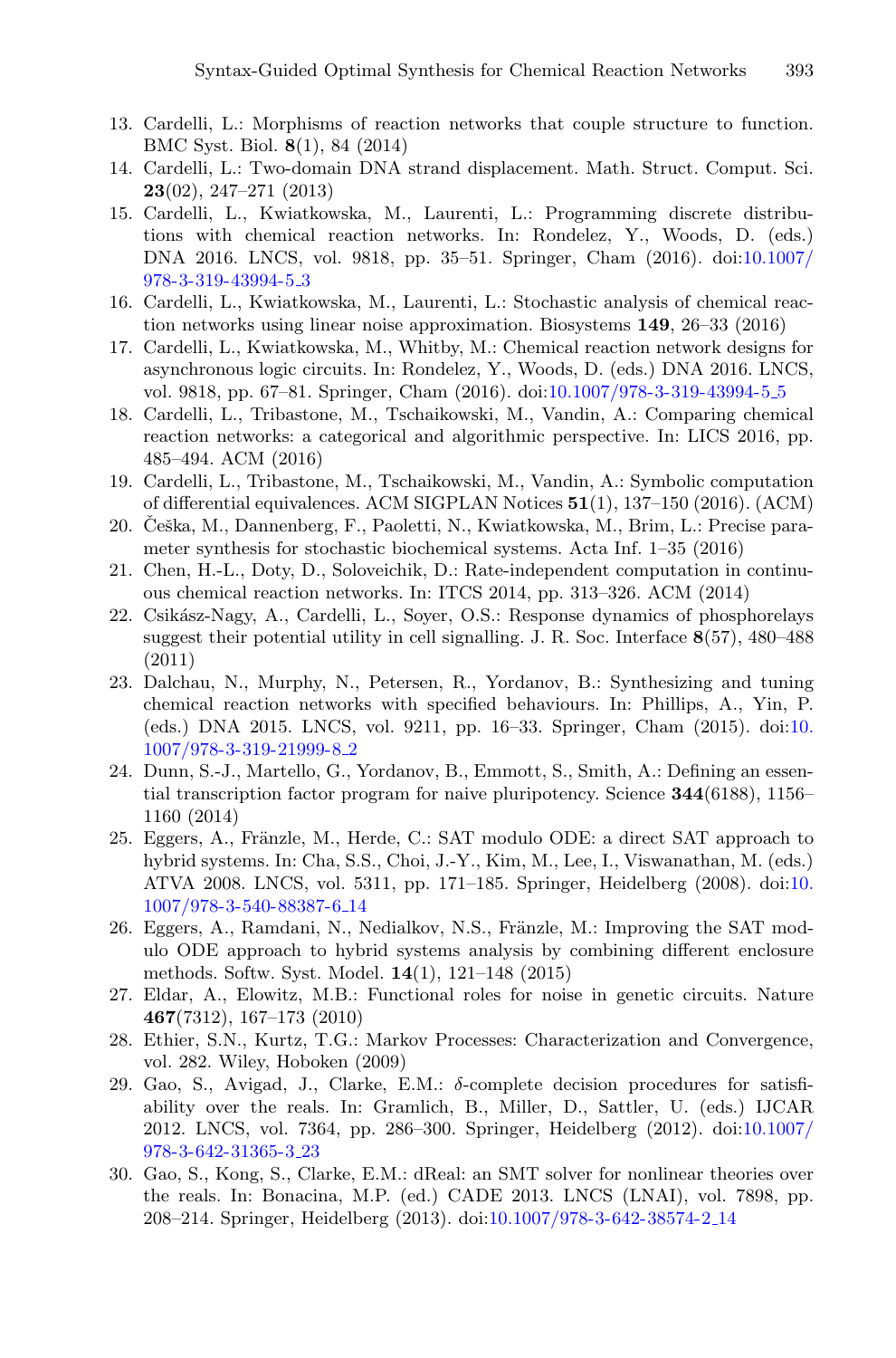- <span id="page-19-11"></span>31. Gerasimou, S., Tamburrelli, G., Calinescu, R.: Search-based synthesis of probabilistic models for quality-of-service software engineering. In: ASE 2015, pp. 319–330 (2015)
- <span id="page-19-3"></span>32. Giacobbe, M., Guet, C.C., Gupta, A., Henzinger, T.A., Paixão, T., Petrov, T.: Model checking gene regulatory networks. In: Baier, C., Tinelli, C. (eds.) TACAS 2015. LNCS, vol. 9035, pp. 469–483. Springer, Heidelberg (2015). doi[:10.1007/](http://dx.doi.org/10.1007/978-3-662-46681-0_47) [978-3-662-46681-0](http://dx.doi.org/10.1007/978-3-662-46681-0_47) 47
- <span id="page-19-17"></span>33. Hardy, M.: Combinatorics of partial derivatives. Electron. J. Combin. **13**(1), 13 (2006)
- <span id="page-19-4"></span>34. Heath, J., Kwiatkowska, M., Norman, G., Parker, D., Tymchyshyn, O.: Probabilistic model checking of complex biological pathways. Theoret. Comput. Sci. **391**(3), 239–257 (2008)
- <span id="page-19-14"></span>35. Hoops, S., et al.: COPASI - a complex pathway simulator. Bioinformatics **22**(24), 3067–3074 (2006)
- <span id="page-19-1"></span>36. Karp, R.M., Miller, R.E.: Parallel program schemata. J. Comput. Syst. Sci. **3**(2), 147–195 (1969)
- <span id="page-19-8"></span>37. Koksal, A.S., Pu, Y., Srivastava, S., Bodik, R., Fisher, J., Piterman, N.: Synthesis of Biological Models from Mutation Experiments. In: POPL 2013, pp. 469–482. ACM (2013)
- <span id="page-19-12"></span>38. Kwiatkowska, M., Norman, G., Parker, D.: PRISM 4.0: verification of probabilistic real-time systems. In: Gopalakrishnan, G., Qadeer, S. (eds.) CAV 2011. LNCS, vol. 6806, pp. 585–591. Springer, Heidelberg (2011). doi[:10.1007/978-3-642-22110-1](http://dx.doi.org/10.1007/978-3-642-22110-1_47) 47
- <span id="page-19-16"></span>39. Kwiatkowska, M., Thachuk, C.: Probabilistic model checking for biology. In: Software Systems Safety, vol, 36, p. 165 (2014)
- <span id="page-19-5"></span>40. Lakin, M.R., Parker, D., Cardelli, L., Kwiatkowska, M., Phillips, A.: Design and analysis of DNA strand displacement devices using probabilistic model checking. J. R. Soc. Interface **9**(72), 1470–1485 (2012)
- <span id="page-19-15"></span>41. Madsen, C., Shmarov, F., Zuliani, P.: BioPSy: an SMT-based tool for guaranteed parameter set synthesis of biological models. In: Roux, O., Bourdon, J. (eds.) CMSB 2015. LNCS, vol. 9308, pp. 182–194. Springer, Cham (2015). doi[:10.1007/](http://dx.doi.org/10.1007/978-3-319-23401-4_16) [978-3-319-23401-4](http://dx.doi.org/10.1007/978-3-319-23401-4_16) 16
- <span id="page-19-0"></span>42. Murata, T.: Petri nets: properties, analysis and applications. Proc. IEEE **77**(4), 541–580 (1989)
- <span id="page-19-10"></span>43. Nori, A.V., Ozair, S., Rajamani, S.K., Vijaykeerthy, D.: Effcient Synthesis of Probabilistic Programs. In: PLDI 2014, pp. 208–217. ACM (2015)
- <span id="page-19-18"></span>44. Ouaknine, J., Worrell, J.: Some recent results in metric temporal logic. In: Cassez, F., Jard, C. (eds.) FORMATS 2008. LNCS, vol. 5215, pp. 1–13. Springer, Heidelberg (2008). doi[:10.1007/978-3-540-85778-5](http://dx.doi.org/10.1007/978-3-540-85778-5_1) 1
- <span id="page-19-13"></span>45. Paoletti, N., Yordanov, B., Hamadi, Y., Wintersteiger, C.M., Kugler, H.: Analyzing and Synthesizing genomic logic functions. In: Biere, A., Bloem, R. (eds.) CAV 2014. LNCS, vol. 8559, pp. 343–357. Springer, Cham (2014). doi[:10.1007/](http://dx.doi.org/10.1007/978-3-319-08867-9_23) [978-3-319-08867-9](http://dx.doi.org/10.1007/978-3-319-08867-9_23) 23
- <span id="page-19-7"></span>46. Solar-Lezama, A., Jones, C.G., Bodik, R.: Sketching concurrent data structures. In: PLDI 2008, pp. 136–148. ACM (2008)
- <span id="page-19-6"></span>47. Solar-Lezama, A., Rabbah, R., Bodík, R., Ebcioğlu, K.: Programming by Sketching for bit-streaming programs. In: PLDI 2005, pp. 281–294. ACM (2005)
- <span id="page-19-9"></span>48. Solar-Lezama, A., Tancau, L., Bodik, R., Seshia, S., Saraswat, V.: Combinatorial sketching for finite programs. In: ASPLOS 2006, pp. 404–415. ACM (2006)
- <span id="page-19-2"></span>49. Soloveichik, D., Seelig, G., Winfree, E.: DNA as a universal substrate for chemical kinetics. Proc. Natl. Acad. Sci. U. S. A. **107**(12), 5393–5398 (2010)